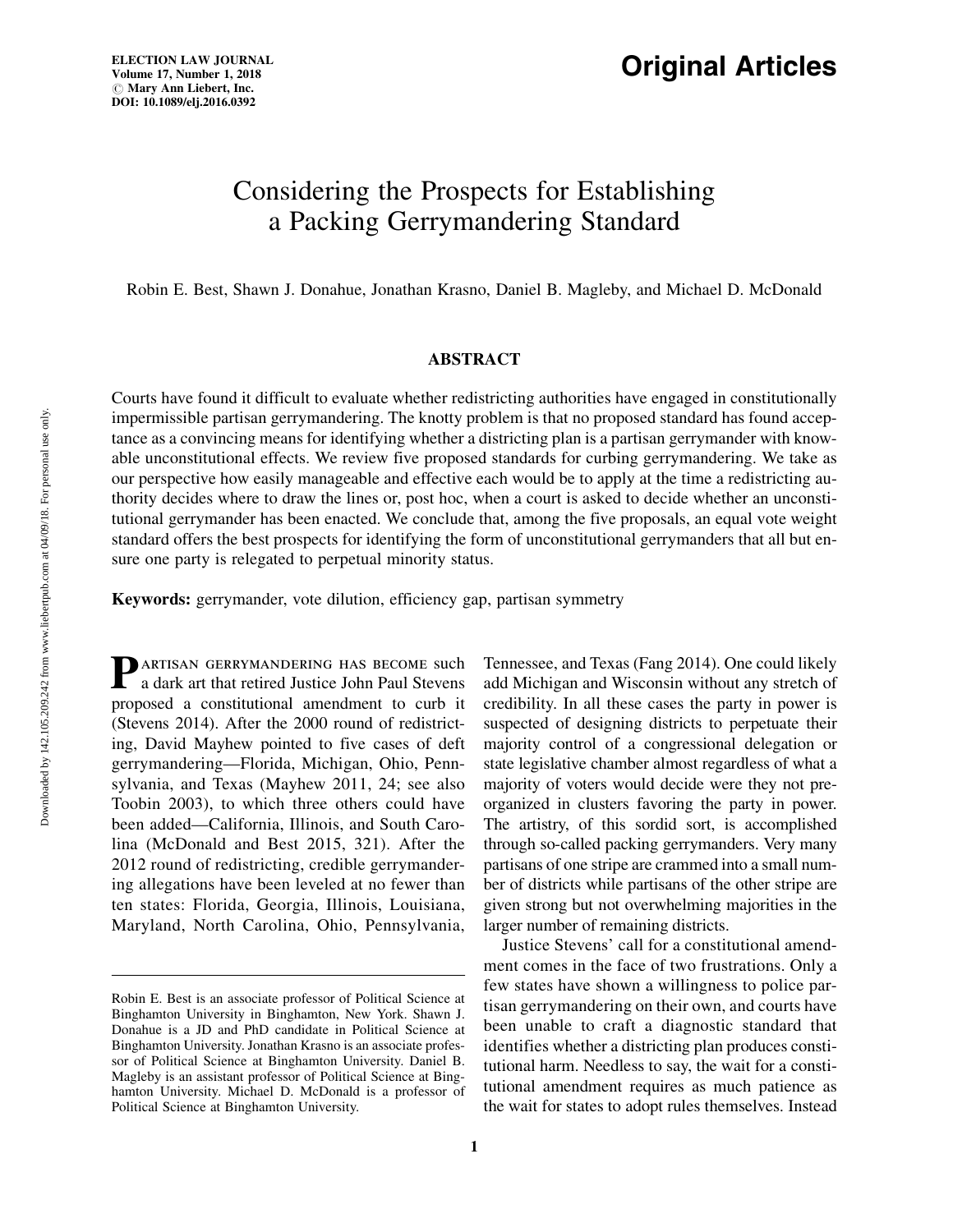of waiting, we ask whether any of five recent proposals to assess partisan gerrymandering might be able to supply redistricting authorities in the first instance or courts, if needed later, with a manageable and effective diagnostic tool.

The five proposals are

- (1) an efficiency gap test (Stephanopoulos and McGhee 2014);
- (2) a test comparing seats won to neutral expectations (Chen and Rodden 2013a);
- (3) an equal vote weight test (McDonald and Best 2015);
- (4) a partisan symmetry test (Grofman and King 2007); and
- (5) a three-prong test (Wang 2016).

Manageability refers to the clarity and ease with which an analyst can observe a standard's proposed showing of effect. Why? Absent a clear and easily observed effect, debatable aspects of the principal facts leave a conclusion in doubt. Effectiveness refers to the accuracy by which a standard's proposed showing of effect identifies gerrymandering as the cause of violating a constitutionally protected right. Why? Absent an accurate assessment of gerrymandering as the cause, doubts about the possibility of false negative or false positive inferences overtake a conclusion.

The next section lays a conceptual foundation by using the language of the Supreme Court to identify the constitutional harm packing gerrymanders can inflict. The third section, first, details the principles of manageability and effectiveness we use to evaluate each proposed standard and, next, describes the types of vote dilution the different standards are designed to uncover. The fourth section describes the reasoning associated with each of the five standards and, through a series of hypotheticals, offers preliminary evaluations of their manageability and effectiveness. Because hypotheticals are useful for illustrating general principles but are prone to doubts about how they operate in actual applications, the fifth section extends the evaluations by applying each standard to state senate districting plans in North Carolina and Iowa. North Carolina is a case where the intention to gain partisan advantage is acknowledged; Iowa is the poster child for a districting process that has neither the intent nor the effect of producing a partisan gerrymander. Thus, reliance on these two cases provides opportunities to check for false negative (North Carolina) and false positive (Iowa) readings.

While arguably manageable, we find that counting wasted votes (aka, the efficiency gap test) relies on a dubious definition of wasted votes and is decidedly ineffective because wasted votes occur for reasons other than gerrymandering. Comparing seats won to neutral expectations requires a set of neutrally drawn districts, a process that can encounter manageability problems due the black-box computer algorithms they require, and they can suffer effectiveness problems because a disadvantaged party hamstrung by a cracking gerrymander can win seats at or even above expectations when its votes amount to less than a majority. The equal vote weight test is manageable and mostly effective but not as aggressive as might be preferred. Testing for partisan symmetry is mostly effective but not entirely manageable because its reading of gerrymanders requires reliance on nonfactual hypotheticals. Finally, the three-prong approach fails on its own terms because the prongs do not fit together as a coherent whole and, worse, the prongs can operate at cross-purposes. All in all, the reviews lead to this conclusion: the equal vote weight standard is the most easily manageable and effective at identifying packing gerrymandering as the cause of a constitutional harm: diluting the votes of one set of partisans.

# PARTISAN GERRYMANDERS OF THE PACKING VARIETY

All five proposed standards have been aimed at identifying packing gerrymanders.<sup>1</sup> As remarked, packing gerrymanders concentrate a large number of the disadvantaged party's voters in a small number of districts. When one party's voters are packed

<sup>&</sup>lt;sup>1</sup>Wasted votes were the primary evidence of effect in a Wisconsin State Senate challenge (Whitford v. Gill 2016). Comparing wins was used in a challenge to Florida's congressional districts (Romo v. Detzner 2014). The equal vote weight standard was proposed by amici (Hebert and Lang 2015) at the remedy stage of the Virginia litigation that earlier found the State's congressional districts to be an unconstitutional racial gerrymander (Page v. Virginia State Board of Elections 2014). Seatdenominated symmetry was proposed to the Supreme Court by amici (King et al. 2005) for consideration in LULAC v. Perry (2006). One of the three prongs was proposed by amici (Wang 2015) in Harris v. Arizona Redistricting Commission (2016).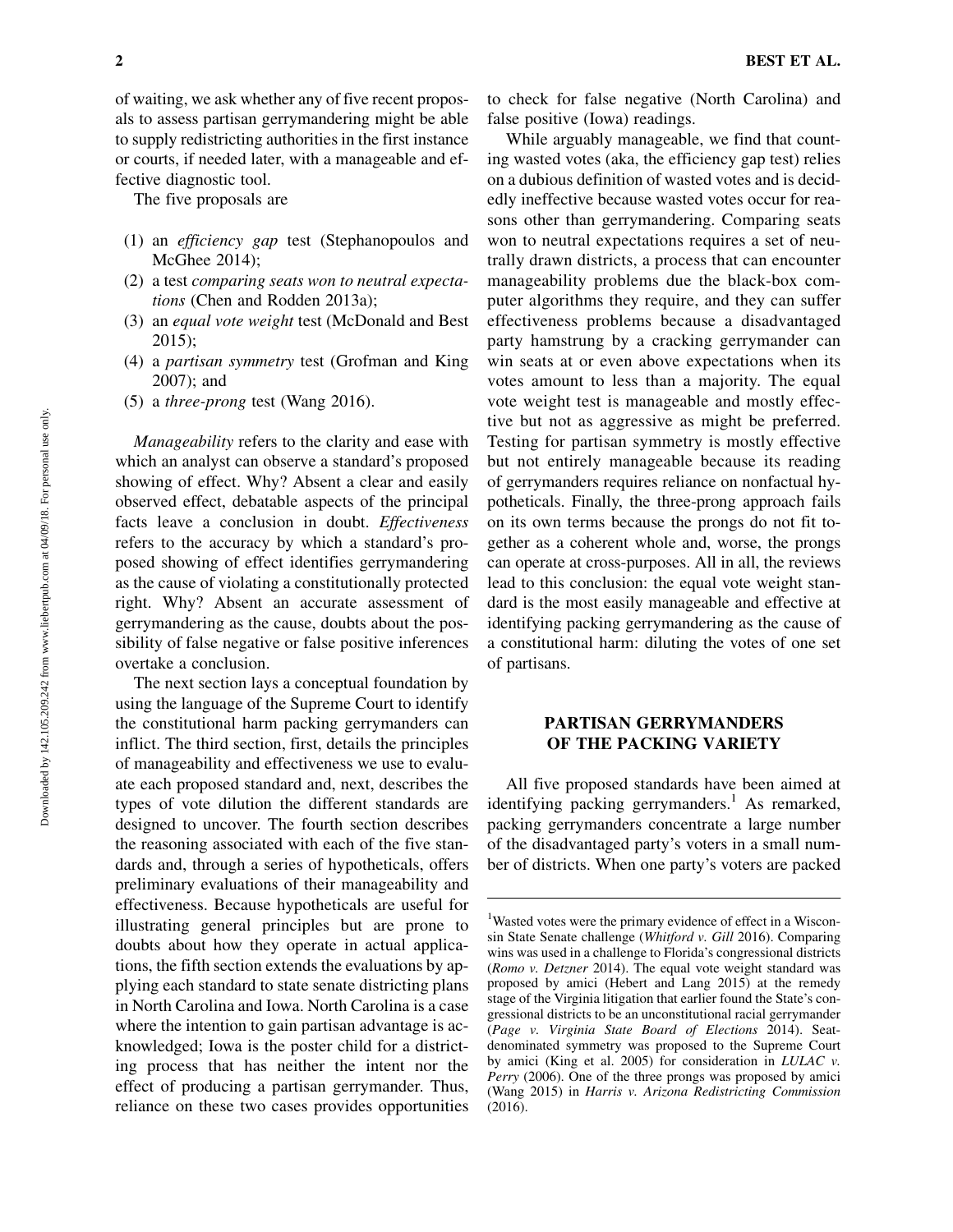into a few districts, the packed partisans hold overwhelming majorities in those districts. Packing gerrymanders also serve to spread the packed party's remaining voters over a large number of districts where they constitute sizable but ineffective minorities. $^{2}$  By way of example, a competitive jurisdiction with 10 districts and a vote typically expected to split 52 percent Democrat and 48 percent Republican might enact a packing gerrymander by granting Republicans two districts that are 100 percent Republican and next set up the remaining eight so that they split 35 versus 65, Republican versus Democrat. The result is two safe Republican seats and eight safe Democratic seats, a seat split that would likely hold even if votes shifted substantially in the Republicans' favor. Notice that packing uses cracking at a second step. In the example, two districts are packed with Republicans; this recasts the system-wide percentages among the other eight, which are then cracked, safely for Democrats, so they all divide 35–65.

In theory an optimal partisan gerrymander can be shown to involve pure cracking (Freidman and Holden 2008), but as Owen and Grofman have shown, for reasons both of a party's desire for legislative majority control and of it and its individual candidate's risk aversion, an optimal gerrymander under competitive circumstances relies on packing (Owen and Grofman 1988; see also Gul and Pesendorfer  $2010$ .<sup>3</sup> In any case, as we have noted (fn. 1), the five proposed standards have been aimed at packing gerrymanders and so, too, has the Supreme Court's attention in three major partisan gerrymandering decisions, Davis v. Bandermer (1986), Veith v. Jubelirer (2004), and LULAC v. Perry (2006).<sup>4</sup>

Justice Scalia, announcing the Court's judgment in Veith, defined gerrymandering as ''[t]he practice of dividing a geographical area into electoral districts, often of highly irregular shape, to give a political party an unfair advantage by diluting the opposition's voting strength'' (Vieth v. Jubelirer, 2004, 271 n. 1, quoting Black's Law Dictionary 1999, 696). Finding intention and observing weirdly shaped districts are seldom difficult (as in *Davis v*. Bandemer 1986; Veith v. Jubilier 2004, LULAC v. Perry 2006), but finding a standard that identifies a party's unfair advantage because the opposition party's votes have been diluted has proved elusive.

In Bandemer, Justice White explained the Court majority's holding of justiciability of partisan gerrymandering in response to a caution from Justice O'Connor. She worried that judicial attempts to police partisan gerrymandering would have courts give preference to proportionality. Justice White and the majority disagreed; justiciability of packing forms of partisan gerrymandering rests on the Court's preference not for proportionality but, rather, for ensuring that popular ''majorities are not consigned to minority status" (Davis v. Bandemer 125, n. 9).<sup>5</sup> Such majority-to-minority consignment would signal vote dilution because turning a majority into a minority occurs only if the votes of those in the vote majority count less than those in the vote minority.

The Court's disagreement with Justice O'Connor came in a context of whether its approach to racial gerrymandering could also apply to partisan gerrymandering. It can, but with an important

<sup>4</sup>The Court considered allegations of a different form of partisan manipulation in Harris v. Arizona Redistricting Commission (2016). There, as remarked on in note 2,  $supra$ , the issue was neither packing nor cracking, as such, but malapportionment partisan manipulation by systematically underpopulating districts favoring Democrats (see Brunell 2012 for a general discussion of this form of manipulation).

<sup>5</sup>In relation to purely cracking forms of gerrymander, Justice White refers to the Court's concern for ensuring ''significant minority voices are heard'' (Davis v. Bandemer 1986, n. 9).

 ${}^{2}$ Gerrymandering is a term used to cover a large range of electoral manipulations. Aside from the packing gerrymander focus under review here, pure cracking gerrymanders spread one party's votes evenly across districts so that they constitute sizable but losing minorities in all districts. These are most effective, least risky, in jurisdictions with lopsided competition. Atlarge and multi-member district plurality elections with their super-majoritarian effects are referred to as institutional gerrymandering (Dixon 1971, 54). Creating under-populated districts for one versus the other partisan group is a form of malapportionment gerrymandering (Brunell 2012; see also Harris v. Arizona Redistricting Commission 2016). Creating a district adverse to or favorable to particular candidates are ''personalized'' gerrymanders or, when the candidates in question are incumbents, ''incumbent-displacement'' gerrymanders (Owen and Grofman 1988, 14–16). Each has its own means and methods for accomplishing its manipulation and thus is best approached with its own form of precisely aimed standard for detection.

<sup>&</sup>lt;sup>3</sup>Freidman and Holden's terminology can be misleading in that their title advises never cracking. Notice, however, they have in mind an uncommon meaning of cracking. They come at the issue from an approach that assigns individuals to districts and from there advises placing (packing in their meaning) the most staunch opposition partisans in districts with one's own staunch supporters. ''Intuitively, extreme Democrats can be neutralized by matching them with a slightly larger mass of extreme Republicans'' (Freidman and Holden 2008, 115). Discussions of gerrymandering normally refer to this as cracking or dispersal gerrymanders—spreading opposition partisans over many districts to deny them majority control in as many as possible (see, e.g., Owen and Grofman 1988, 6).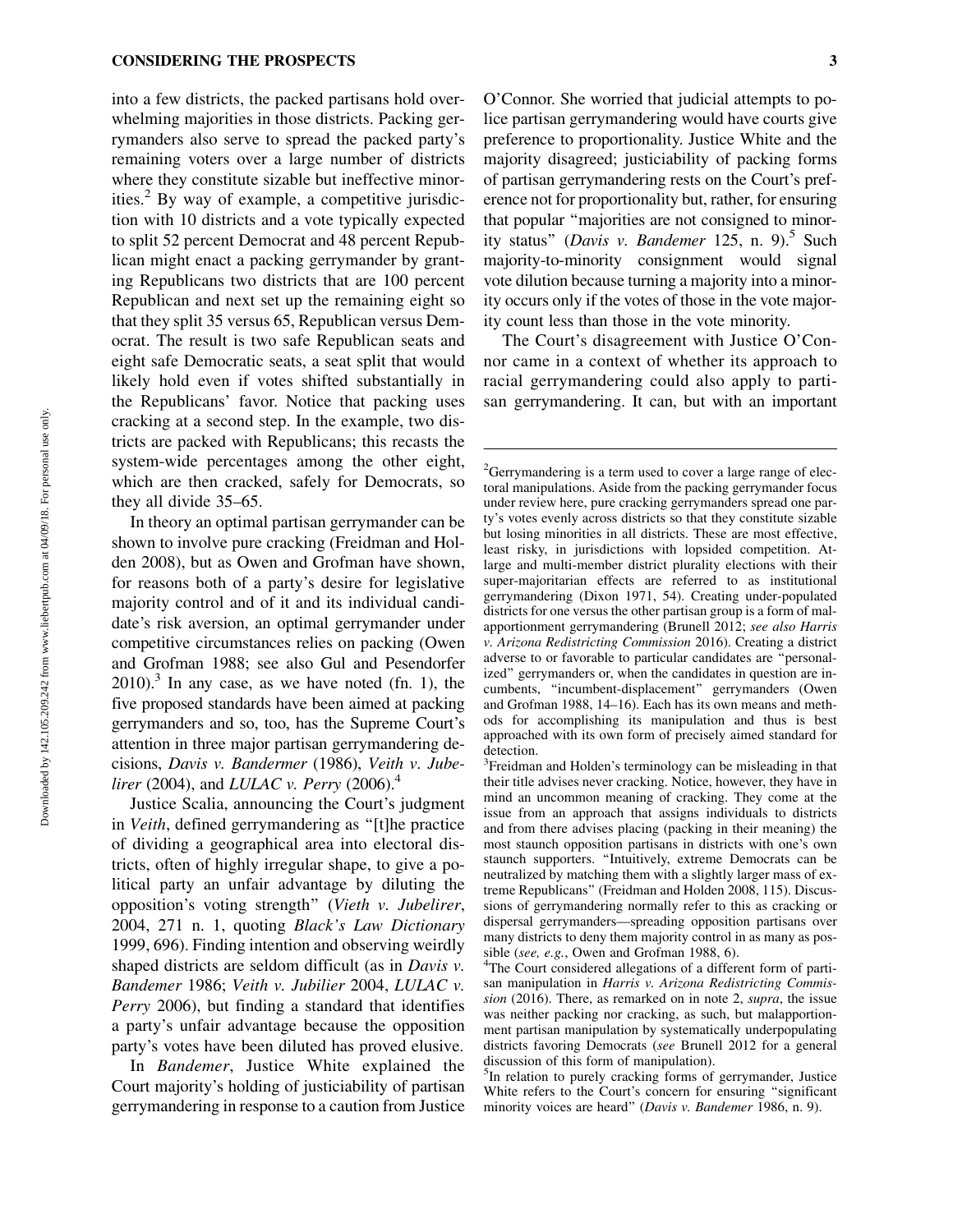qualifying complication. In the same term that Bandemer was decided, the Court spelled out a threeprong test for racial gerrymandering (Thornburg v. Gingles 1986). While the allegation of racial vote dilution involved several of North Carolina's multimember districts, the Gingles standard could be (and later was) extended to strictly single-member district plans (Growe v. Emison 1993; Voinovich v. Quilter 1993; Johnson v. DeGrandy 1994). It calls for comparing the actual number of majorityminority districts to the number that could reasonably be expected to exist when a fair set of single-member districts is drawn.<sup>6</sup>

On its face, it would appear simple to transfer that diagnostic to partisan gerrymandering. One could ask whether Democrats and Republicans have won a number of districts compared to what could be expected under a fair set of compact and contiguous single-member districts. The resemblance is not quite as straightforward as it appears, however. Unlike counting people based on race or language minority status, where the relevant number is determined and essentially fixed by census count, vote counts vary from one election to another. In a packing gerrymander, an unfair allocation of seats of, say, 40 percent when a party wins 50 percent of the vote is readily apparent. However, when the same party receives only 40 percent of the vote and wins the same 40 percent of the seats, the plan would appear eminently fair. This sort of variable result could occur in a packing gerrymander precisely because a packing gerrymander is designed to grant the disadvantaged party some minority percentage of seats over a wide range of vote percentages. As we shall demonstrate, taking account of this understanding of how packing gerrymanders operate in differential ways when votes vary between low and high is a difficult problem that the five standards propose to but sometimes fail to resolve.

## EVALUATIVE FRAMEWORK

We are looking for an easily manageable and effective standard for identifying packing gerrymanders that dilute the voting weights of one party's voters. Easy manageability refers to a diagnostic method that calls for a clear and self-evident observation of the facts as the basis upon which the ultimate inference is to rest. The more directly observable the facts, the more indisputable are the foundation stones of what everyone observes. Indubitably, such transparency fades to ambiguity the more the prescribed method requires leveraging assumptions. The fourth section identifies assumptions each standard relies on to establish the factual underpinning it calls for.

Effectiveness refers to a diagnostic method that avoids errors. A false negative error occurs when a method fails to identify a gerrymander even though the choice of where to place the district lines actually caused vote dilution. A false positive error occurs in either of two ways: a proposed standard identifies vote dilution when there is none, or it identifies gerrymandering as the cause of vote dilution when the cause is attributable to something else. In addition to highlighting assumptions relevant to manageability, the fourth section identifies possible reasons to be concerned about inferential errors. Because possible reasons for doubt are potentially more hypothetical than real, the fifth section evaluates effectiveness in two applications. If we accept that North Carolina's senate districts are a partisan gerrymander, which the state acknowledges, and Iowa's senate districts are not a partisan gerrymander, which most observers acknowledge, then a standard that fails to identify North Carolina's gerrymander or misidentifies Iowa's districts as a gerrymander is committing error. Moreover, if a standard sometimes identifies the same set of districts as a gerrymander with respect to some elections and a non-gerrymander with respect to other elections, we know with assurance it is committing errors.

As for the concept of vote dilution, it must be said that four of the five standards have in mind their own particular meaning. The discussions and analyses accept each standard's definition, and thus we evaluate manageability and effectiveness on each standard's own terms of what it means to dilute votes.

Comparing parties' wasted votes considers dilution to occur when one party's voters cast more

<sup>&</sup>lt;sup>6</sup>Justice Brennan explained the Court's rationale this way. "The reason that a minority group making such a challenge must show, as a threshold matter, that it is sufficiently large and geographically compact to constitute a majority in a single-member district is this: Unless minority voters possess the potential to elect representatives in the absence of the challenged structure or practice, they cannot claim to have been injured by that structure or practice'' (Thornburg v. Gingles 1986, 50 n. 17).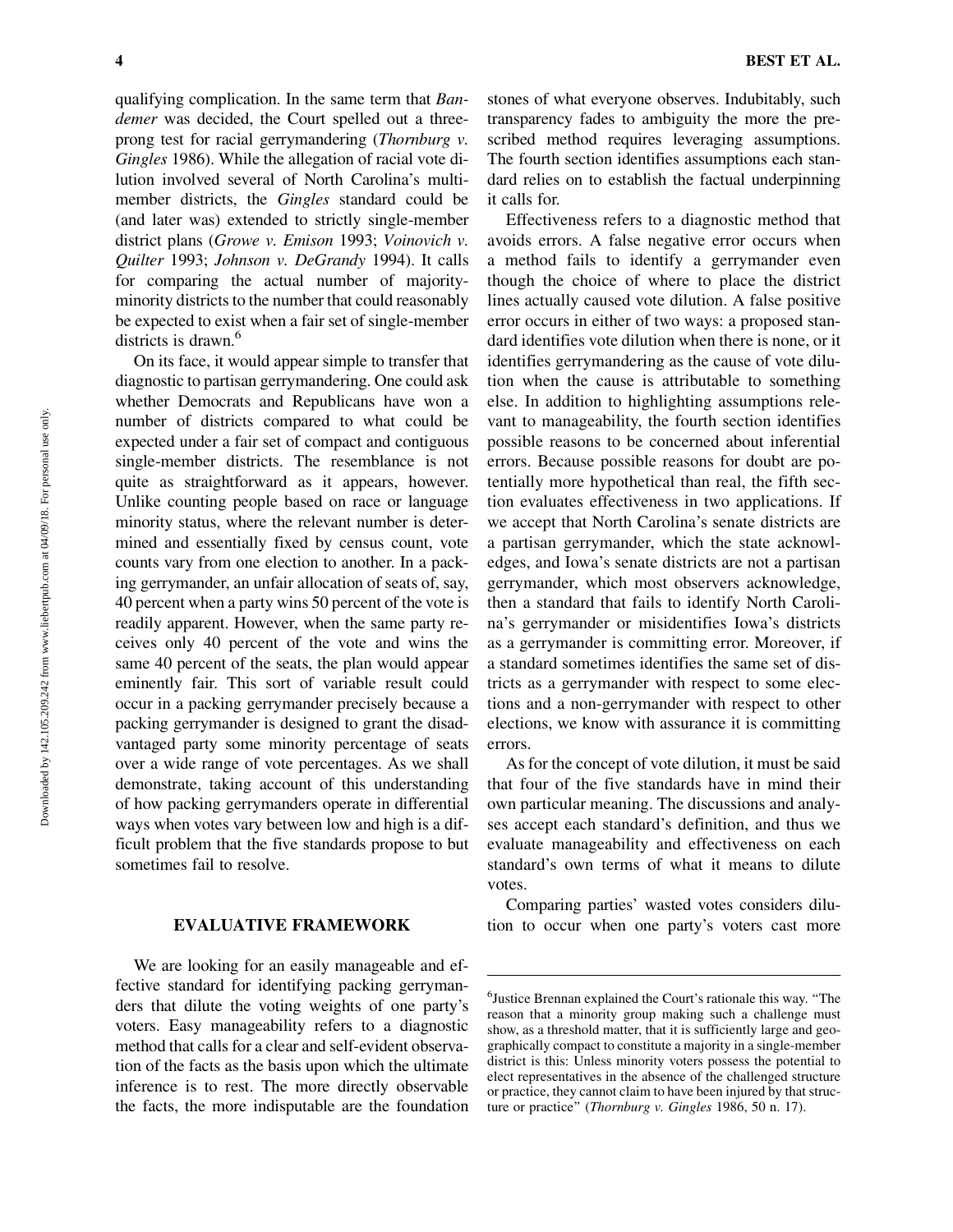#### CONSIDERING THE PROSPECTS 5

unneeded votes in the senses that they go to loosing candidates or exceed what is necessary to win a seat. If votes for one party are more likely to count for nothing, that party has more votes with zero weight and thus more votes that are diluted to a maximum extent. The comparison of wins standard sees dilution as existing to the extent that one set of partisan votes do not count as much as they should because they elect fewer of their party's candidates than would be expected under neutrally drawn districting procedures. This is the direct analogue to the approach taken by the Court in racial gerrymandering. The equal vote weight standard is a vote-denominated symmetry idea that says vote dilution is foretold by comparing the median district to mean district vote percentage. If all votes count the same, the median and mean have the same numerical value; if the median and mean differ, votes for the two major parties count differently as a consequence of being divided into districts. The partisan symmetry standard aims at non-dilution in the sense that whatever seat percentage one party wins with a given vote percentage, the other party is expected to win that same percentage of seats with that same percentage of votes. The idea here is that the same resources, votes, reap the same rewards, seats; otherwise, the two sets of voters are not counting equally. The three-prong test has more expansive interests that include vote dilution but carry concerns beyond just that concept. Its focus includes (1) seat-vote outcomes that hue towards proportional representation; (2) seat shifts that are responsive to vote shifts; and, (3) depending on competitiveness, a non-gerrymandered plan that either preserves symmetry or ensures the predominant party's district vote percentages are not too similar.

## FIVE STANDARDS

#### Efficiency gap

Counting and comparing wasted votes is the basis for the efficiency gap standard proposed by Stephanopoulos and McGhee (2015; see McGhee 2014 for the underlying social science thinking). The approach proceeds from the insight that both winners and losers "waste" votes by inefficient allocation in an election. That is, any votes above the 50% +1 for the winner plus all votes for the loser are wasted in that they contribute nothing of determinative importance to deciding who wins. In a single-district election decided by a 60–40 margin, the winner wastes 10 percentage points above 50% (setting aside ties for the sake of simplicity), while the loser wastes all 40 percentage points. Comparing the magnitude of the waste on both sides, 10 versus 40, shows an efficiency gap (of 30 points) favoring the winner. McGhee and Stephanopoulos argue that in a non-gerrymandered system both sides waste the same number of votes, so ideally the efficiency gap should equal zero.

Their claim has an appealing label along with a seemingly simple, straightforward, and intuitive procedure for calculating a numerical indicator. Nevertheless, it runs into manageability difficulties in two regards: (1) it assumes wasted votes are to be counted in an odd way, and (2) it has no secure baseline for establishing the degree of wasted votes that indicates a gerrymander. Effectiveness difficulties arise for three reasons: (1) votes are wasted for reasons other than gerrymandering; (2) the wasted vote gap co-varies with a party's vote percentage; and (3) the method seeks to cover both cracking and packing gerrymanders in one calculation and thereby can allow some amount of cracking to disguise an undue amount of packing.

Even though the arithmetic required is simple, and in that sense would seem to clear the manageability bar, the efficiency gap's definition of votes wasted by the winning candidate is disputable.<sup>7</sup> In particular, decades ago Andrew Hacker, who refers to the winner's wasted votes as excess votes, defines them as one more than the votes received by the losing candidate (Hacker 1964, 55–7). McGhee (2014) and Stephanopoulos and McGhee (2015) define a winner's excess/surplus/wasted votes as votes beyond 50% +1. It runs into a second manageability problem when deciding how many wasted votes signal a gerrymander. Because no democratic or legal principle answers the question of how many wasted votes are needed to say a plan is a gerrymander, the approach calls for comparisons to the historical record in the same jurisdiction and contemporaneous results in other jurisdictions. Such relative baselines beg the question of whether what occurred previously in the same jurisdiction or

 $7$ Judge Greisbach, dissenting in Whitford, goes so far as to call the efficiency gap's method of counting excess wasted votes "absurd" (Whitford v. Gill 2016, 150).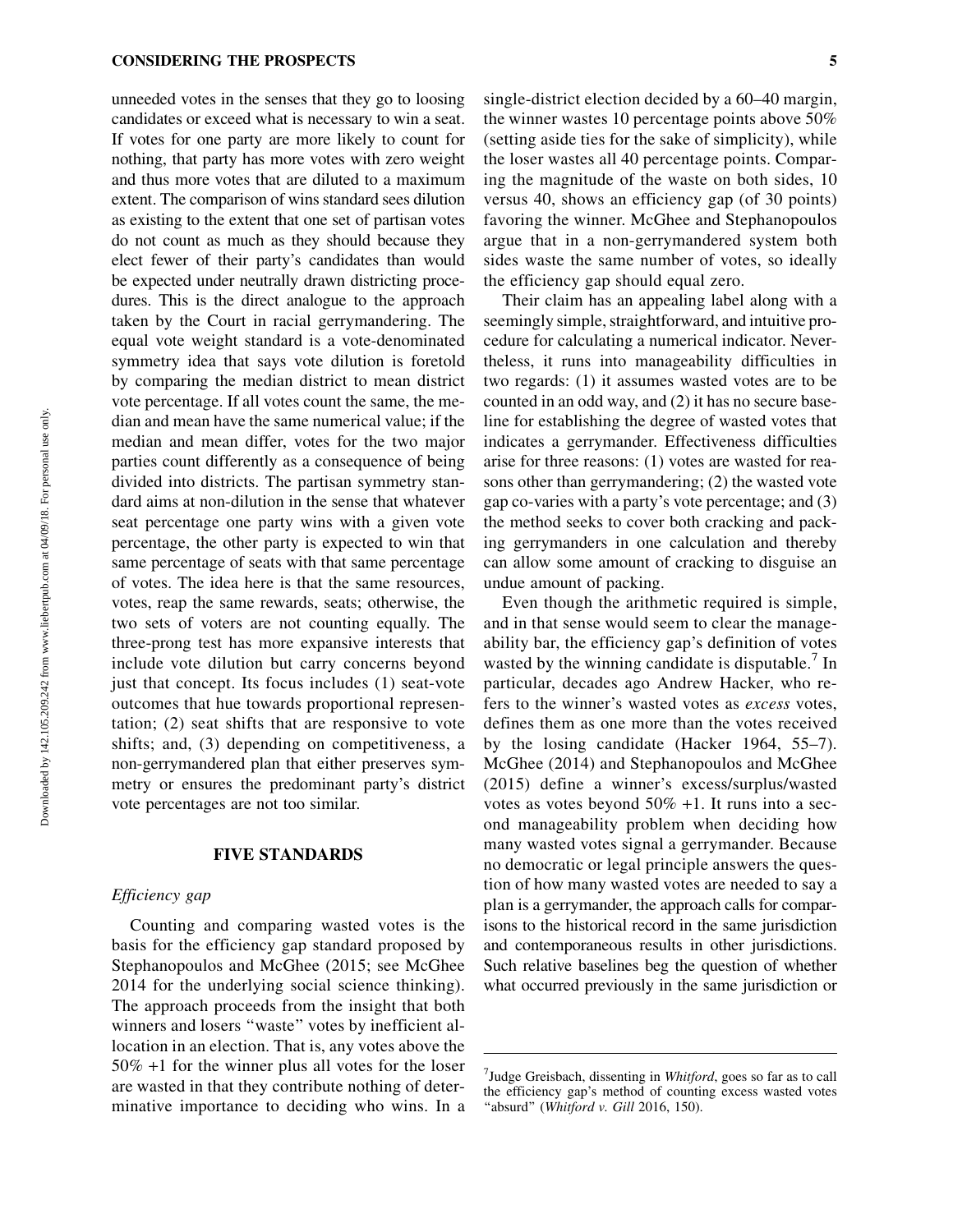is occurring contemporaneously in other jurisdictions are results contaminated by gerrymandering.<sup>8</sup>

The efficiency gap runs into three problems related to its effectiveness. First, and simply, under single-member district rules votes are wasted for reasons other than gerrymandering. One needs to look no further than a simple example of a congressional district in a one-district state such as Delaware to see this. Unless the vote splits 75–25, one party wastes more votes than the other, this despite the fact that a gerrymander is impossible in a one-district state. Maybe the efficiency gap is useful only in multidistrict situations, but that can't be true either. Therein resides the efficiency gap's second effectiveness problem. In a three-district state, a symmetrical distribution of 48–52–56 has a gap of +8.3 in favor of the majority party and is, by the eight-point criterion, a gerrymander. Of course, if the vote shifts uniformly to 46–50–54, there is no gerrymander, even though it is the same districting plan. Then, if votes shift another two points to 44–48–52, the gerrymander would be said to run in the direction opposite of what was inferred from the original 48–52–56 distribution. In this scenario, the relative distribution of partisan voters did not change—neither party became relatively more (or less) packed—and yet the efficiency gap registered a substantial shift in partisan advantage. In fewer words, reading a gerrymander from the efficiency gap can and often will vary depending on the underlying percentage level of the votes a party receives.

A third effectiveness problem has to do with the translation of votes to seats, the seat-vote ratio. Assuming equal turnout in all districts, a majoritarian seat-vote ratio of two to one is sufficient for equalizing wasted votes—i.e., having a seat percentage in excess of 50 equal to two times the vote percentage in excess of 50 produces an equal number of wasted votes (McGhee 2014, 79–80; Stephanopoulos and McGhee 2015, 853). For example, winning 60 percent of the seats (10 points above 50) in association with winning 55 percent of the votes (five points above 50) indicates there is no gerrymander. However, that is not necessarily so. A majoritarian seatvote correspondence of two-to-one can occur even when a packing gerrymander is in place. Hence, a two-to-one seat-vote ratio is not a sufficient condition to conclude there is no gerrymander. For example, consider a 40–40–60–65–70 vote distribution. The distribution is asymmetrical (median 60 and mean 55), but the efficiency gap shows an equal number of wasted votes. Votes are five points above 50, and seats are ten points above 50; the majoritarian ratio is two-to-one even though the distribution is asymmetrical. Thus, despite its proponents' claims to the contrary, the efficiency gap standard does not comport with nor arise from the idea of partisan symmetry.<sup>9</sup>

The wasted vote approach has clear intuitive appeal. Nevertheless, it has several downsides. One, its computation poses a manageability problem because it relies on a shaky definition of what it means to waste a vote, given the alternative way of counting excess votes (as in Hacker 1964; Whitford v. Gill, 2016, 150–2, Greisbach dissenting). Two, it underachieves on the question of manageability because evaluation of the wasted vote computation requires using a relative comparison to the historical record of elections in the same jurisdiction or to elections in other jurisdictions. A historical comparison is liable to perpetuate gerrymanders in earlier years; comparison to other jurisdictions leaves one wondering whether the baseline involves a mix of fair and unfair outcomes elsewhere. What's more, it can under-reach and overreach on questions of effectiveness for three reasons, each functionally related to its implications that single-member district elections are fair if and only if they operate with a seat-vote majoritarian ratio of two to one. Underreaching occurs when it offers a false negative reading of gerrymandering because, despite substantial packing, the majoritarian ratio is two to one. It overreaches when it offers a false positive reading of gerrymandering by indicting a districting plan as a gerrymander because it has many competitive districts that slightly favor one party and thus a majoritarian ratio greater than two to one.

#### Comparing wins

This approach identifies diluted votes as winning fewer seats than expected in districting plans

 ${}^{8}$ In some applications an efficiency gap beyond  $\pm 8$  indicates a gerrymander (Stephanopoulos and McGhee 2015, 831). In other applications, a gap beyond  $\pm$  7 is deemed indicative (Jackman 2015, 5). As applied to congressional districts, it is designed to be applied only to delegations of eight or more members; in this context a gerrymander is indicated, not by any particular magnitude of the gap, but when one party would have been expected to win two or more seats than it actually did win (Stephanopoulos and McGhee, 2015, 835–6).

<sup>&</sup>lt;sup>9</sup>See Stephanopoulos and McGhee (2015, 834 and passim) for claims about the relationship between symmetry and the efficiency gap.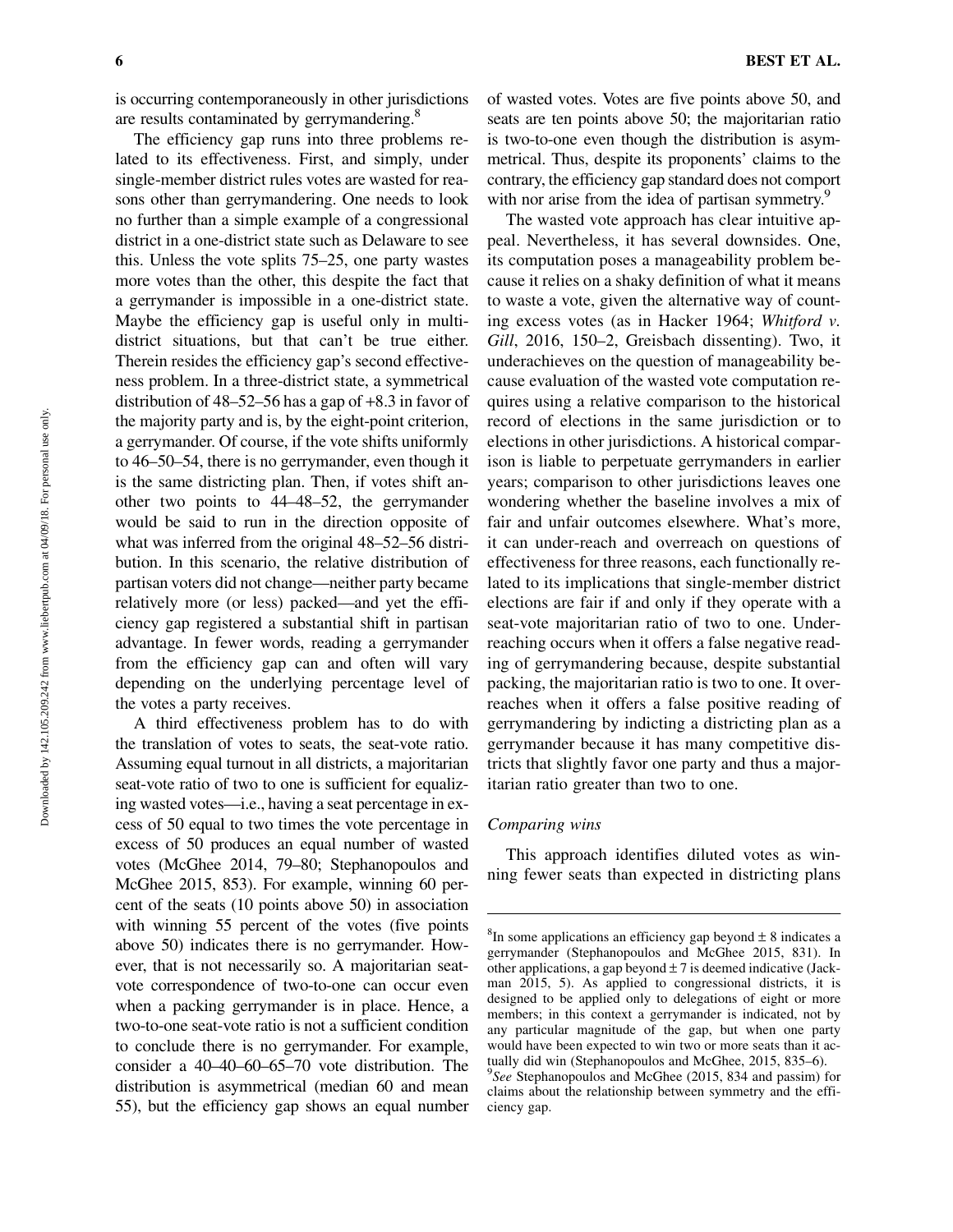### CONSIDERING THE PROSPECTS 7

produced through partisan blind line-drawing. If an enacted plan is an outlier in a partisan-blind null set's expected seat distribution, one can infer that it was probably intended to hold a partisan advantage. This closely aligns with the Court's racial gerrymandering standard that asks for a comparison between how many districts a group actually wins and how many the group would win under a fairly drawn single-member district plan. Its manageability problem arises in association with the black-box nature of the computer algorithm needed to establish the factual baseline for comparison. Its effectiveness can be left wanting because the match of observed versus expected wins (or districts carried) depends on the vote percentage a party wins.

The basic idea behind generating the comparisons is to use a computer to draw a large number of districting plans. Using computers for this purpose is an idea that has been floated at least since William Vickrey made the point more than a half-century ago (Vickrey 1961). A few pioneers succeeded in advancing the idea in modest ways in the 1960s and 1970s (Nagel 1965; Engstrom and Wildgen 1977); then, with advances in processing speed, the approach was ready for a full-scale application years later (e.g., Cirincione, Darling, and O'Rouke, 2000; Altman and McDonald 2011; Chen and Rodden 2013a)—at least it seemed ready in the run up to the Florida proceedings involving the State's congressional districts. Both Thomas Darling along with Jowei Chen and Jonathan Rodden produced null sets in advance of the Florida trial (see Darling 2013; Chen and Rodden 2013b; 2014), and Rodden testified at length. In the end, however, neither the reports nor Rodden's testimony received any mention by the trial court or in subsequent court decisions (Romo v. Detzner 2014; League of Women Voters of Florida v. Detzner 2015).

For what it says about manageability, the Florida courts' silence is disquieting. It may have been benign. In the face of the smoking gun evidence of partisan maneuvering that violated Florida's newly operative state-constitution intent standard, the court might well have reasoned that nothing as sophisticated as a computer-generated null set was needed.<sup>10</sup> Perhaps, however, the court was dissuaded from crediting the method with probative value because one report identified a few contiguity problems (Hodge 2013) and another report, plus testimony, questioned whether the Chen-Rodden null set was randomly generated since no one can know the characteristics of the population of all possible plans (McCarty 2013; 2014). Or, perhaps and more simply, the black-box nature of the method left the court unsure what reliable conclusions could be drawn.

Because the null set approach has yet to be tried and tested in a full form application, questions about its effectiveness are open. Still, this much can be said. Not enough thought has gone into how the null set could be used to detect gerrymandering beyond forming a baseline to say whether an enacted plan is an outlier in the null set distribution and, on that basis, probably indicates a gerrymander. Engstrom and Wildgen (1977, 469–70) evaluate a plan in regard to how many competitive districts it contains. Cirincione et al. (2000), Darling (2013), along with Chen and Rodden (2013a, 2014), evaluate a plan in regard to the number of districts in which each racial group or political party holds a majority. We have to suppose that focusing solely on the central tendency is not enough. Why? Depending on the vote percentage won by a disadvantaged party, the expected number of competitive districts or of majority-held districts varies and might well include seat outcomes that square with the expectation—i.e., the central tendency—but involve packing.

As an example of the problem associated with a focus on seats won (more precisely, districts carried), consider Chen and Rodden's attempt to indicate a gerrymander by counting President Bush's 2000 or John McCain's 2008 district wins across Florida, in their academic and trial-related work, respectively (Chen and Rodden 2013a, 2013b, 2014). As noticed and noted by both Darling (2013) and McCarty (McCarty 2013, 2014), a match or mismatch between expected and observed number of districts carried is not a per se robust and structural feature of a districting plan. The match or mismatch varies depending on the vote percentage won. A packing gerrymander that all but guarantees that a party win, say, 40 percent of the districts whether it wins, say, 40, 50, or 60 percent of the vote which is the type of result a packing gerrymander can and often does produce—will sometimes match the expected number of districts carried and

<sup>&</sup>lt;sup>10</sup>The facts revealed such damning evidence as Republican legislators and their operatives enlisting mapmaking confederates to submit ''citizen constructed plans'' under fake names and writing scripts for "concerned citizens" to present the operatives' ideas at public meetings (Romo v. Detzner 2014, 20–31).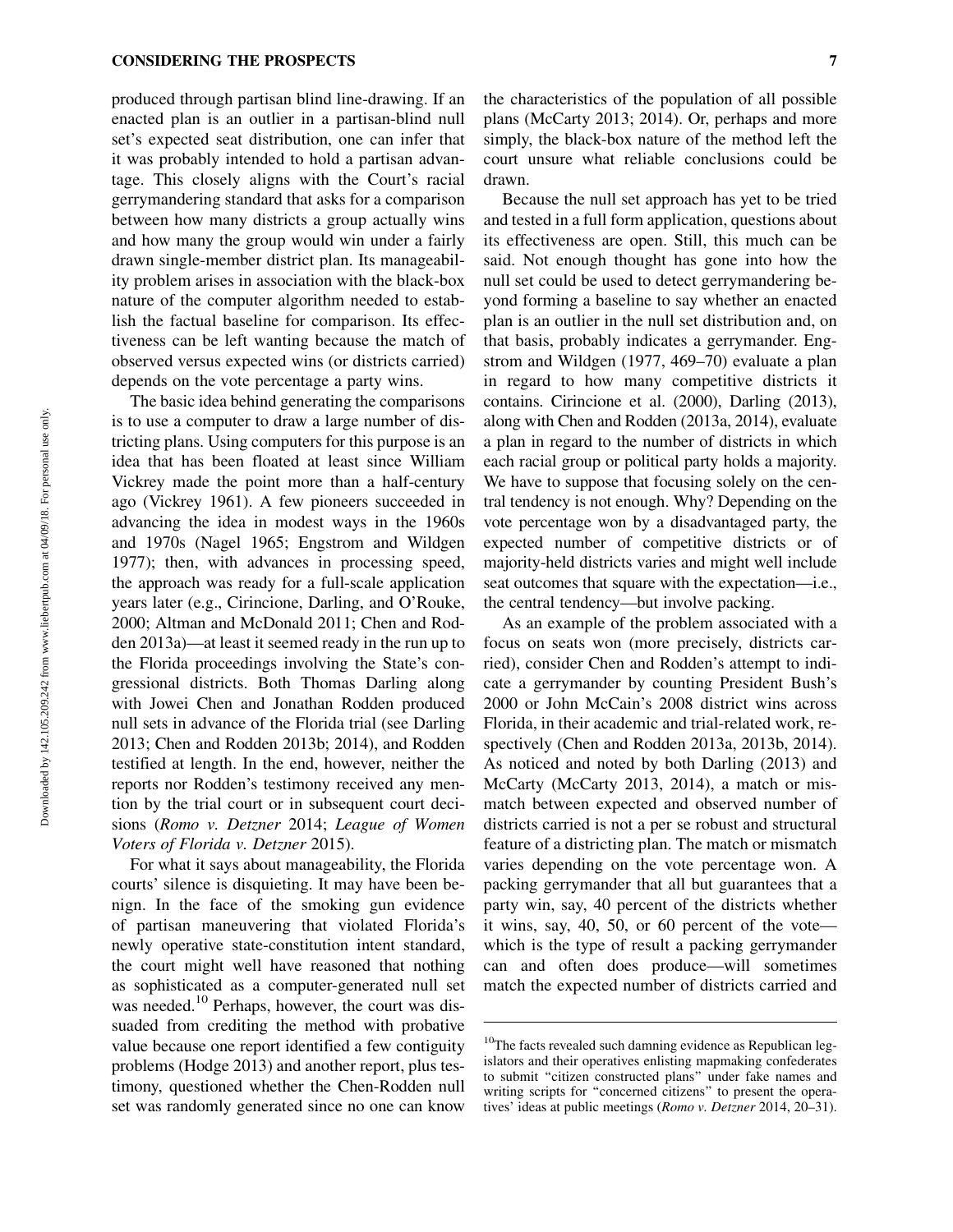other times will not. In different words, the contours of a districting plan interact with a party's systemwide level of vote support to produce more, equal, or fewer than expected wins. As a consequence, the interaction produces variable readings of gerrymandering under the expected wins standard.<sup>11</sup>

Using computer-generated districts to form a null set holds promise. It removes all but inadvertent partisan effects in its construction of a null set and thus supplies a strong basis for probabilistic inferences about intentions. One problem it has to overcome is making the computer processing more intuitive and transparent. Another pressing matter is choosing a benchmark other than the expected number of competitive districts or the number of district wins. The approach supplies a useful tool, but we need to figure out how to make it transparent and how to use it effectively.

### Equal vote weight

The equal vote weight standard relies on two observed facts: (1) compare the median district vote percentage to the mean district vote percentage received by the party, and (2) check whether majority rule is violated. When one group of partisans is relatively more packed than the other, a districting plan has the potential to violate the widely embraced principle of equal vote weights and, from the unequal weights, to entrench one party in majority status. Manageability of the equal vote weight standard is straightforward inasmuch as the essential facts are directly observable. Its effectiveness can be challenged, however, because its requirement to observe a violation of majority rule is not as assertive as some ideas about gerrymandering might require.

In all, the standard for a factual identification of a gerrymander rests on three manageable ideas.

- (1) Leading indicator: Asymmetrical packing exists when the median district vote percentage for one party is persistently lower than its mean district vote percentage.
- (2) Objectionable harm: A vote weight inequality is clearly identifiable when one set of partisan voters casts a majority of the votes but carries less than a majority of the districts, because violating majority rule occurs only when all votes do not count equally.<sup>12</sup>
- (3) Cause: District line placements are the known cause of the unequal vote weights. Votes counted system-wide contribute equally

to the count. Counting votes after division into districts changes only the manner of counting. To the extent the two forms of counting do not produce the same result, the difference must be caused by the line placements.

Manageable as it is with respect to the required facts, tying its focus to violating majority rule is an arguable shortcoming of its potential effectiveness. Equal median and mean district vote percentages indicate only average symmetry, not full-scale symmetry. Reaching for a full- or at least a fullerscale approach would be more aggressive. For example, a five-district plan applied to two-party competition that has (expected) Republican district vote percentages of 44, 46, 51, 52, and 62 is symmetrical via the equal vote weight standard but asymmetrical under a full-scale symmetry requirement (i.e., as recorded by partisan symmetry considered next see below). The median and mean are both 51. Thus, average symmetry is upheld inasmuch as deviations above and below the mean of 51 both average six. Majority rule is also preserved; the vote majority holds a three-to-two seat majority. Fullscale symmetry goes wanting, however, because something like uniform vote swings would result in Republicans winning only three seats with 52 percent of the vote—an upward shift of one point resulting in a 45, 47, 52, 53, 63 distribution—but Democrats win four seats when they have 52 percent of the vote—after a downward shift of three points resulting in a 41, 43, 48, 49, 59 distribution. While majority rule is maintained under both vote swings, the idea of equality is not as aggressive as it might be in the sense that different rewards (seats) can be acquired from the same resources (votes).

<sup>&</sup>lt;sup>11</sup>Darling analyzed his 5,000-map null set for nine pre-2012 statewide Florida elections in addition to the McCain-Obama presidential contest. For the McCain-Obama contest he found, as did Chen and Rodden, the expected number of McCain wins under the 2012 lines was 14, whereas the enacted districting plan had McCain winning 17—a result observed in less than one percent of the null set plans. However, Darling's analysis of the nine other elections showed the actual versus expected wins either matched (three elections), differed by one in favor of Republicans (three elections), or differed by one or two in favor of Democrats (three elections)—see Darling (2013, 16). <sup>12</sup>As McDonald and Best point out, violation of majority rule is evaluated against the two-party statewide vote percentage and

not the district mean vote percentage, in order to ensure that the evaluation does not conflate a violation due to turnout bias with a violation due to gerrymandering bias (McDonald and Best 2015, 318).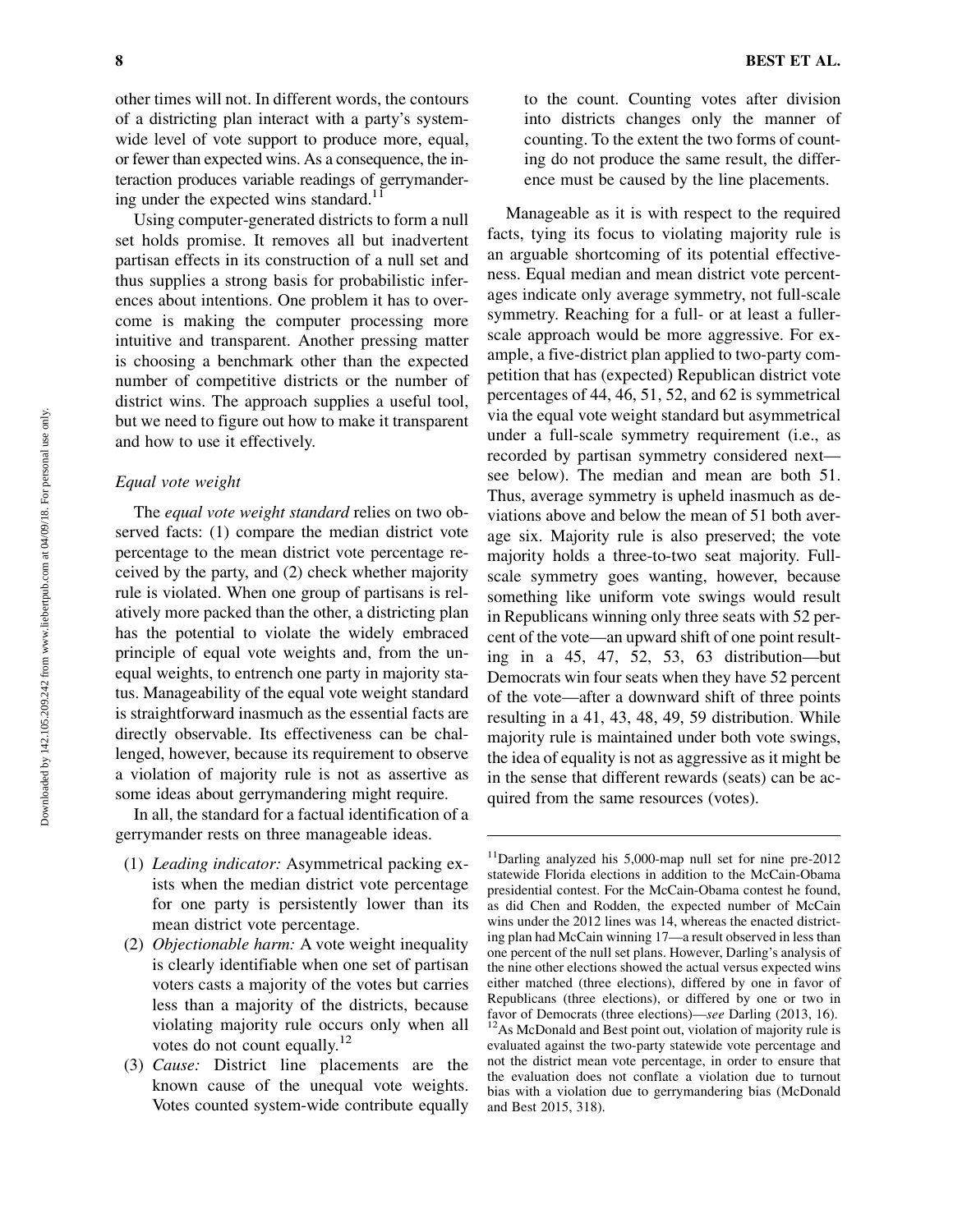The equal vote standard has pros and cons. Its required factual finding is easily observed: compare the median and mean district percentages and check for violations of majority rule. However, it is not as aggressively effective as some might demand. It can be charged with under-reaching by not accounting for situations when vote shifts produce different seat outcomes while winning the same vote percentage.

#### Partisan symmetry

A proposal for a partisan symmetry constructed on the basis of fair seat-vote translations at various levels of vote splits goes back decades (Gelman and King 1994). It has found favor among political scientists (e.g., Engstrom 2013; McGann at al. 2015, 2016). To some extent it has also found favor among members of the Supreme Court in LULAC v. Perry (2006; for a detailed discussion of the Justices' reactions see Grofman and King 2007, 1–6). Its effectiveness would not be much in doubt were it not for the assumptions required to establish baseline hypothetical seat results for making comparisons between the two parties.

The approach, which could be called a seatdenominated symmetry standard, relies on an equal opportunity notion of fairness. Within practical and probabilistically knowable limits, each party is expected to win the same seat percentage for the same vote percentage. Suppose Democrats win 35 of 50 seats, 70 percent, with 55 percent of the vote. Seat-denominated symmetry requires that Republicans win 70 percent of the seats (35 of 50) when they win 55 percent of the vote. This notion of a partisan symmetry standard shares the same concern for asymmetry that violates majority rule as the equal vote weight approach, but it adds a requisite symmetrical operation of the swing ratio. At an even 50:50 vote split, seats should split 50:50, and in the competitive range of two-party vote splits, perhaps inside the 40 to 60 range, if Democrats win five more seats with 53 percent of the vote, then Republicans should be expected to add five seats when their vote is three points above 50. Its attention to the swing ratio bears a similarity to the wasted vote approach; however, it differs by being agnostic about the magnitude of the ratio, provided that the effect of the swing is symmetric.

One way to see the standard's manageability problem is from the example used to point to a shortcoming of the equal vote weight approach. There we had a five-district Democratic two-party vote percentage distribution of 44, 46, 51, 52, and 62. The median and mean are equal, and therefore a vote-denominated indicator of asymmetry is missing. However, as discussed, a three-point uniform shift in favor of the Republicans, moving the median and mean to 54, leaves them with three district wins, while a three-point swing in favor of Democrats leads to four district wins. That, of course, depends on the uniformity of the vote swing. If the swing is non-uniform—i.e., if it is mixed in the sense that some districts swing more than others—we need to know more, much more. Getting an assured handle on what else we need to know was the apparent stopping point for Justice Kennedy when he remarked favorably on the partisan symmetry approach but said courts are ''wary of adopting a constitutional standard that invalidates a map based on unfair results that would occur in a hypothetical state of affairs'' (LULAC v. Perry 2006, 420).

The partisan symmetry standard is more comprehensive than the equal vote weight standard. To realize the added value of it comprehensiveness, however, it can under reach in practice by requiring a supporting analysis that makes some decision makers wary of relying on it because it requires leveraging a variety of not easy to evaluate assumptions embedded in computationally intensive analysis of vote swings.

#### Three prongs

Because gerrymandering is a complex concept, it might seem to be a good idea to use multiple criteria to evaluate whether one has been enacted. Such is the apparent thought standing behind Samuel Wang's proposed three-prong test (Wang 2016). The three prongs are grounded in concerns for (a) a less than justifiable degree of seat-vote proportionality, (b) under-responsiveness of seat shifts to vote shifts, and (c) asymmetry in the vote distribution.

- (1) Excess seat test: Seat-to-vote responsiveness is within a range between proportionality and what could be expected from the seat-vote relationship in other states (plus allowance for random variation).
- (2) Lopsided outcomes test: Unequal average lopsidedness in the vote distribution is evaluated by comparing average values of each party's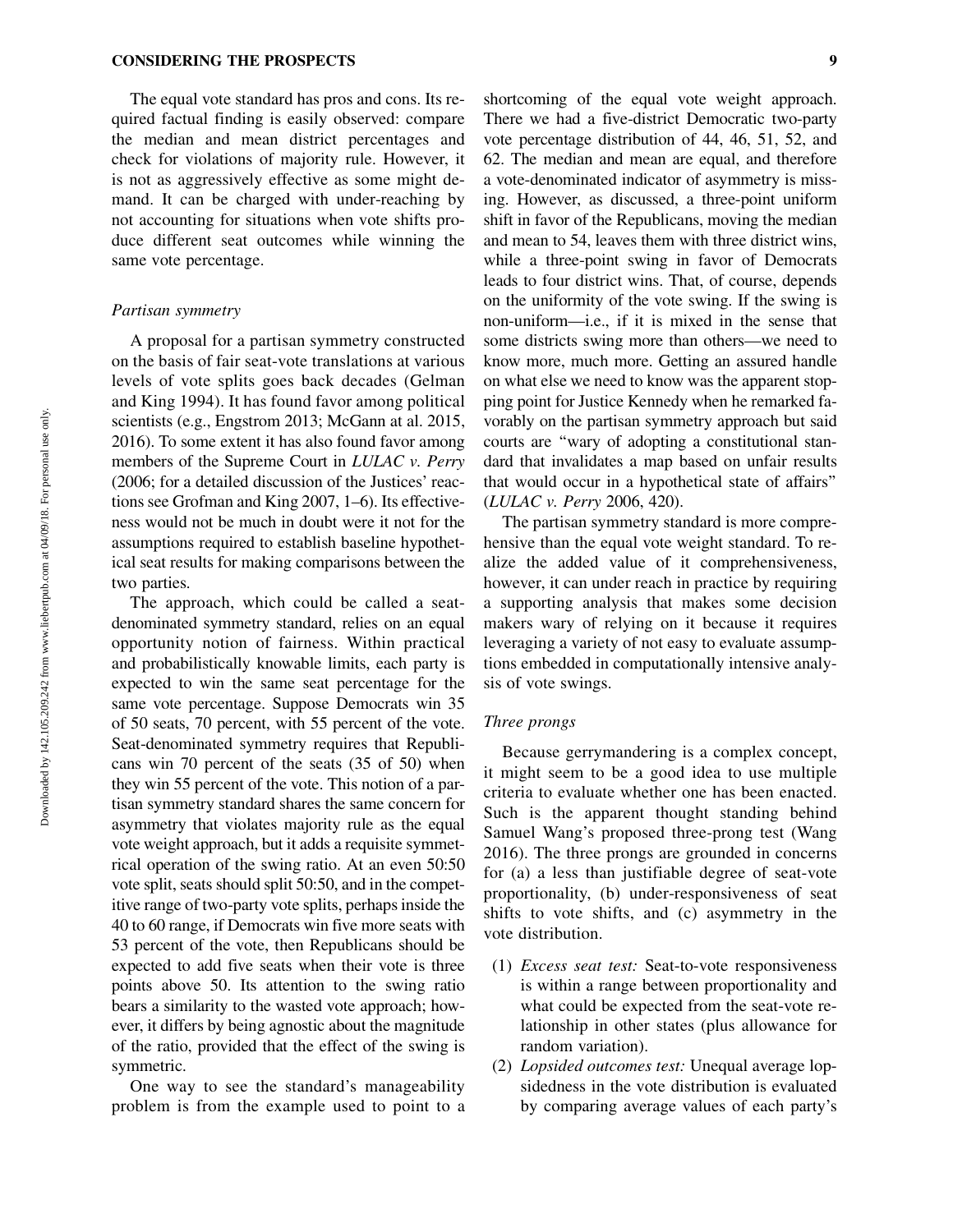winning margin above 50 (plus allowance for random variation).

(3) Reliable wins test (two forms): In a competitive jurisdiction a party's median district percentage equals its mean district percentage (plus allowance for random variation); in a non-competitive jurisdiction the dominant party's standard deviation of the vote percentages equals the standard deviation of the party's vote from simulations based on other jurisdictions (plus allowance for random variation).

Having three prongs gives the appearance of a more comprehensive set of concerns than the preceding four approaches. That much can be granted, but having three prongs creates at least two manageability problems. One is reliance on election results from other jurisdictions as a basis for comparison. As with the wasted vote approach, an external standard begs the question of whether what occurs in the jurisdiction in question is the consequence of something particular to the jurisdiction other than the manner in which the jurisdiction was divided into districts. Second, Wang advises that the three prongs can be used ''separately or combined'' (Wang 2016, 1308). Questions naturally follow: Is satisfying one of the prongs enough to say no gerrymander exists? Is violating one of the prongs enough to say a gerrymander has been enacted?

Wang's advice to use his three prongs independently or in combination also carries with it an effectiveness problem. The different prongs can provide indications running in opposite directions. For example, a five-district distribution of 40, 40, 60, 60, 60 satisfies both proportionality (prong 1) and equal average lopsidedness (prong 2) but fails the symmetry standard of prong 3 (median 60 and mean = 52). Likewise, a swing ratio could reside within the bounds of acceptable proportionality but fail on both lopsidedness and symmetry. And a districting plan could fail the lopsidedness test simply because an election-swing moves the vote percentage away from 50 percent even in the absence of gerrymandering. A second effectiveness problem also relates to a lack of clarity regarding which prongs apply. Requiring failure on all three prongs simultaneously leaves an opportunity for mapmakers to satisfy any one prong while enacting a gerrymander that would be indicated by either or both of the other two prongs. In all, and in other words, the three prongs lack a coherent framework that allows them to work together.

Evaluating gerrymanders through three different tests has an intuitive appeal. Nevertheless, it raises difficult questions for both manageability and effectiveness because, as it stands, no compelling coordinating principle supplies clarity about whether a gerrymander exists according to any or all three prongs.

## TWO APPLICATIONS

Argument is instructive but not enough when evaluating standards to be applied not just in theory but also in fact. Below we put all five standards to the test in the contexts of North Carolina's and Iowa's post-2011 enacted state senate districts. We want to see whether any of the five produce false negative or false positive diagnoses.

We select North Carolina and Iowa because one case is rather assuredly a gerrymander (North Carolina) and the other is rather assuredly not (Iowa). That's because North Carolina's post-2011 districts are acknowledged by the state itself, assembly members, and, later, the courts to have been drawn with pro-Republican partisan advantage as one goal (Dickson v. Rucho 2014, 3). Iowa's redistricting process is often held up as an exemplar of neutral redistricting. Thus, we have opportunities to check on false negative (North Carolina) and false positive (Iowa) readings.

## North Carolina

The North Carolina State Senate is a 50-member body elected every two years from 50 singlemember districts. Following the 2010 elections, Republicans took control of the state senate and house for the first time since 1870. The 2010 census data were delivered in March 2011, and in July the legislature passed bills establishing state senate districts for the  $2012$  elections.<sup>13</sup> Those elections saw Republicans win 66 percent of the senate seats (33 of 50) with 52.8 percent of the vote. Two years

<sup>&</sup>lt;sup>13</sup>While a Democrat, Beverly Perdue, occupied the governor's office, North Carolina's redistricting bills are not subject to gubernatorial veto.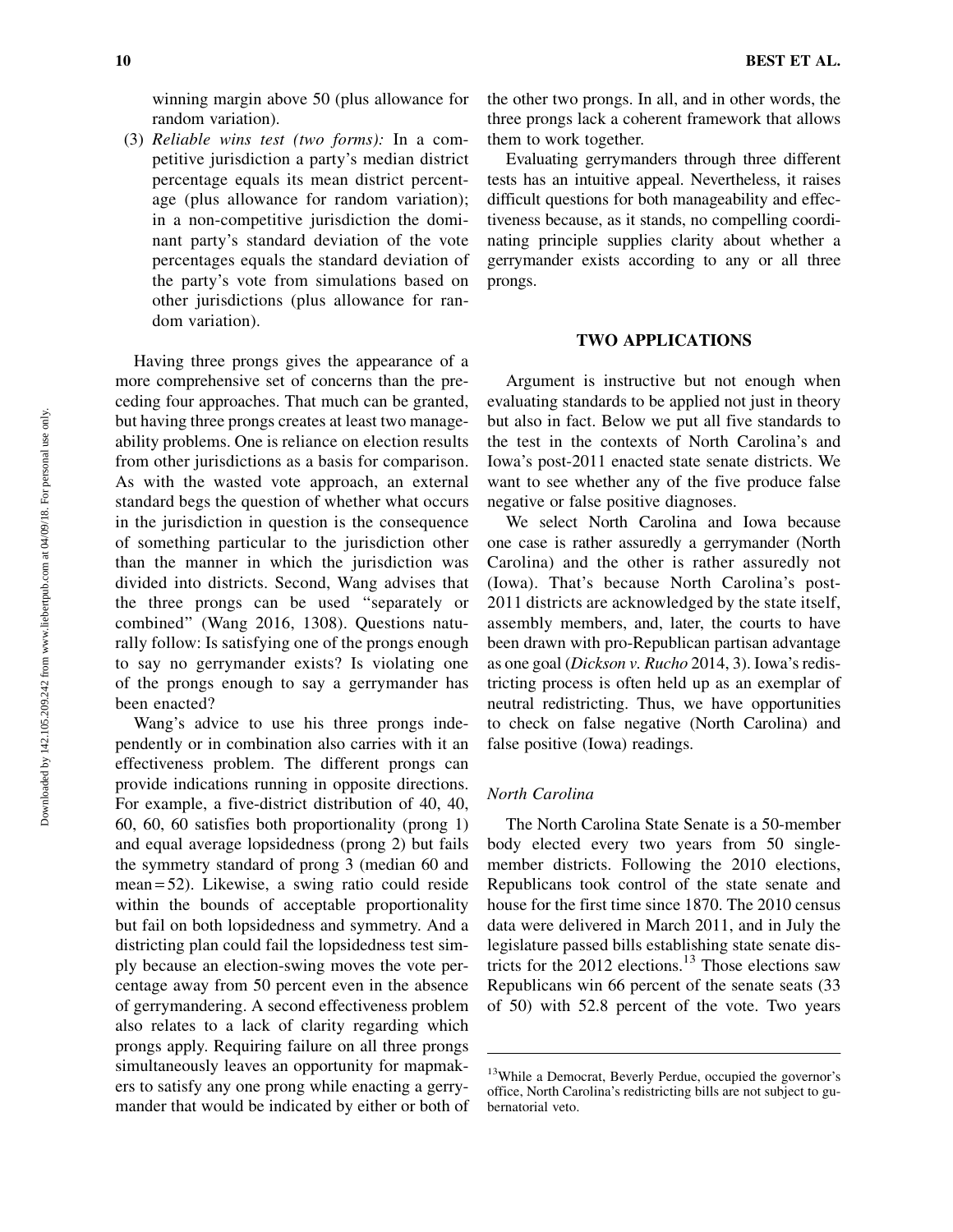later, 2014, Republicans won 70 percent of the seats with 54.9 percent of the vote.<sup>14</sup> Both are substantial seat victories, 16 to 20 points in seats beyond 50 percent for votes just three to five percentage points beyond 50. But important facts militate against reading too much into the senate results by themselves. Forty percent of the seats went uncontested by one or the other major parties: 19 of 50 in 2012 and 21 of 50 in 2014. This sort of noncompetitiveness, we have to think, reflects anticipated wins/losses as a consequence of the way the district lines were drawn in the first place, more so than a statement of accurate fact about the partisan disposition of the districts. More generally, prospective candidates in each of the various districts have to be thought to take account of their prospects of winning, in part—likely in substantial part depending on a district's partisan leanings.

We can avoid the problem of district-by-district state senate election competition being endogenous to the enacted lines by turning to elections for statewide office (often referred to as *exogenous* elections) aggregated into separate counts within each of the 50 districts. The North Carolina General Assembly provides election returns for each of nine statewide offices elected in 2012 (the nine are identified in Table 1) aggregated to U.S. Census Defined Block Groups.<sup>15</sup> All nine elections resulted in vote percentage splits within a reasonably competitive range. We use these nine as the elections holding the most probative value for revealing whether the district lines are a pro-Republican gerrymander. In addition, with the state board supplying election returns for all nine election results disaggregated to the precinct level, we can run a large number of null set applications to generate expectations based on 50 districts drawn through a partisan-blind procedure.<sup>16</sup> This has a direct benefit for evaluating the observed versus expected district wins. In relation to two other proposed standards (not including the partisan symmetry and the three-prong tests) it has two additional benefits. The expectations provide a baseline for what partisan residential patterns alone could be expected to produce in regard to wasted votes and equal vote weights.

As a visual prelude, Figure 1 presents two histograms, one for the gubernatorial election, the least competitive of our nine elections, and the other for the lieutenant governor, the most competitive of our nine elections. Both distributions are bimodal. Just about two-thirds of the districts reside at percentages favorable to the Republicans regardless of

whether Democrats won 44.2 or 49.9 percent of the vote. Indeed, when the vote percentage shifts in the Democrats' favor by 5.7 points, from 44.2 Democratic percent for governor to 49.9 percent Democratic for lieutenant governor, the gain in districts carried by the Democratic candidate is a mere one district. The electoral playing field is tilted substantially in favor of Republicans, leaving Democrats with a rather steep hill to climb before having any realistic prospect of winning a majority of districts.

Table 1 reports the Democratic two-party vote percentage for the nine statewide offices (column #1) and the relevant numbers for the five proposed standards (columns #2 through #6). The competitiveness noted above can be seen in the vote percentages; they range between 44.2–55.8 and 54.2–45.8, Democrat-Republican, two-party splits.

<sup>16</sup>We use a neutral redistricting algorithm proposed by Daniel Magleby and Daniel Mosesson to draw a null set of maps of legislative districts for both North Carolina and Iowa (Magleby and Mosesson 2016). The null set we develop is partisan blind in that the maps that make up the distribution were drawn without reference to any factors besides geographic contiguity and population parity. The analysis uses a graph partitioning algorithm to randomly group geographic units (block groups in North Carolina and VTDs in Iowa). While maintaining district contiguity, it then uses a second algorithm to shift geographic units randomly between districts until all districts in a given plan have roughly equal populations. We repeat the process to draw 50,000 maps of North Carolina and Iowa's state senate districts. For the analysis presented here, we utilize the 25,000 maps with the lowest difference in population across districts. Among the maps included in our sample, the maximum population deviation is within  $\pm 4.5\%$ .

<sup>&</sup>lt;sup>14</sup>Data from North Carolina State Board of Elections Nov 6, 2012 General Election Official Results and November 4, 2014 Official General Election Results are posted on the State Board of Elections (SBoE) website.

<sup>&</sup>lt;sup>15</sup>We rely on the North Carolina General Assembly's (NCGA) 2016 Redistricting Base Data provided through the NCGA's website (NCGA.net). The state provides returns for statewide contests for the 2008 through 2014 general elections. These data are collected at the voter tabulation district (VTD) level (a Bureau of the Census term for a polling area such as a precinct) level; however, several VTDs in close proximity to military bases in North Carolina reported unusually high numbers of votes and contained unusually high numbers of residents. These extremely large VTDs caused problems for our development of a null set of neutral maps because districts containing extremely these large VTDs were liable to exceed reasonable levels of population parity. To circumvent this problem, we disaggregate the returns reported by the NCGA to census blocks. We achieve this by using the spatial join utility in the QGIS software package to determine into which VTD a census block falls (Quantum GIS Development Team 2016). We then assigned votes to a block according to the proportion of the VTD population that resides within the block. We then re-aggregate block level returns to the block groups.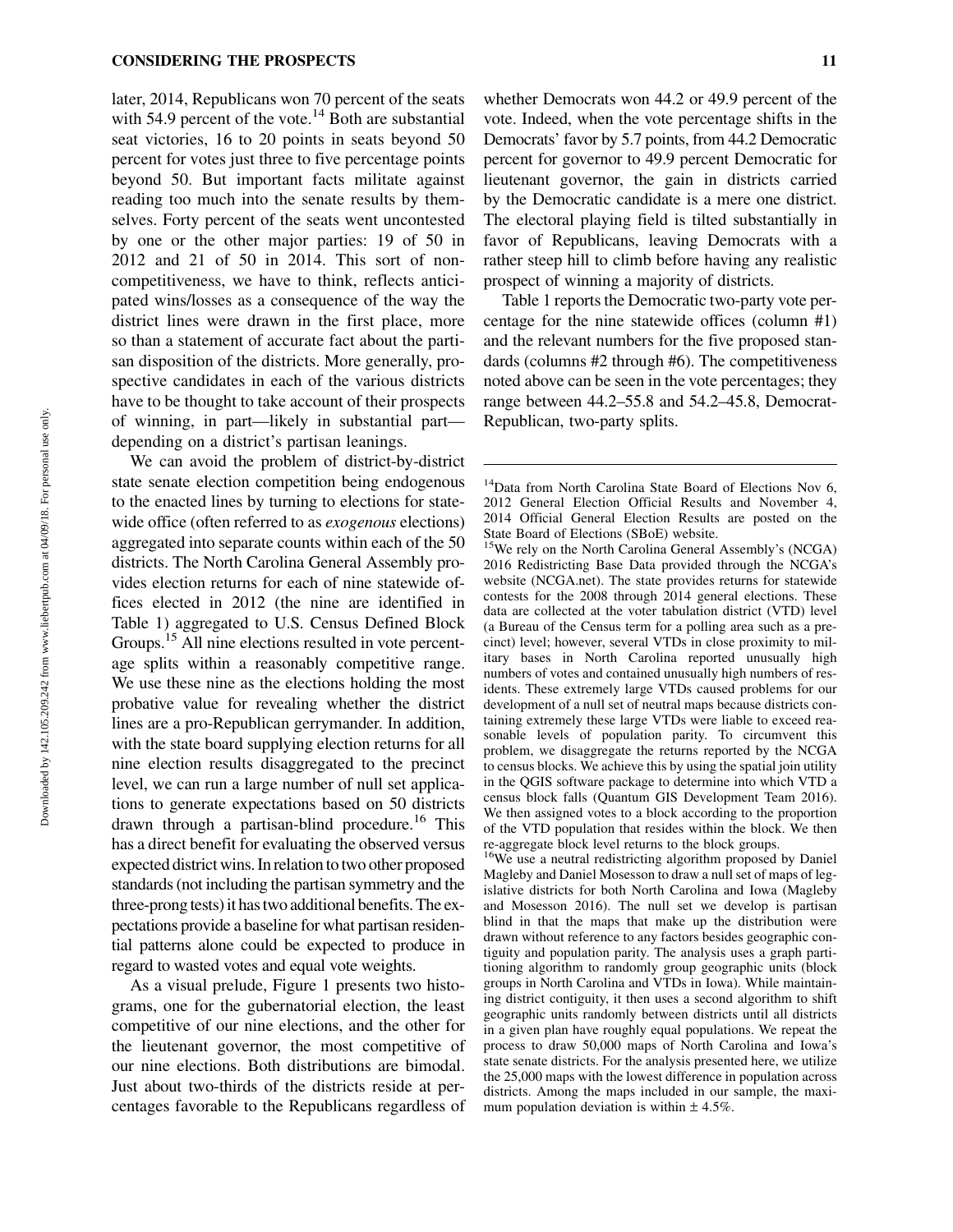|               | #1<br>Obs Dem      | #2<br>Wasted votes |                        | #3<br>District wins |                                       |            | #4           | #5<br>Equal vote weight Partisan symmetry | #6<br>3-prong test |                |  |
|---------------|--------------------|--------------------|------------------------|---------------------|---------------------------------------|------------|--------------|-------------------------------------------|--------------------|----------------|--|
| <i>Office</i> | 2-pty vote $%$ Obs |                    | Exp                    | <i>Obs</i>          | Exp                                   | <i>Obs</i> | Exp          | Dem Seat Advantage Prong 1                |                    | Prong 2        |  |
| Governor      | 44.2               |                    |                        |                     | 6.8 13.2 (2.9) 16 15.3 (1.40) $-5.8$  |            | $-1.6(0.91)$ | $-8.5$                                    | 2.02               | $-.44 (-0.22)$ |  |
| Lt Gov        | 49.9               | 16.5               | $5.8(3.0)$ 17          |                     | $21.5(1.44) -5.7$                     |            | $-2.0$ (.95) | $-9.5$                                    | 1.80               | 9.22(5.02)     |  |
| Auditor       | 53.7               |                    | $14.8 - 1.6(2.8)$ 21   |                     | $26.9(1.41) -5.2$                     |            | $-1.8(0.99)$ | $-8.2$                                    | 1.72               | 11.36(5.72)    |  |
| Agri Comm     | 46.8               |                    | $10.2$ 12.5 $(2.8)$ 17 |                     | $16.9(1.35) -7.1$                     |            | $-2.8$ (.90) | $-10.0$                                   | 1.95               | 3.25(1.74)     |  |
| Insur Comm    | 51.9               |                    | $16.2$ $2.3(2.9)$ 19   |                     | $24.1(1.40) -6.4$                     |            | $-2.2$ (.98) | $-9.5$                                    | 1.81               | 10.11(5.15)    |  |
| Labor Comm    | 46.7               |                    |                        |                     | $11.7$ 11.7 (2.9) 16 17.3 (1.39) -6.1 |            | $-2.5(0.76)$ | $-9.2$                                    | 2.09               | 4.31(2.33)     |  |
| Sec of State  | 53.8               |                    | $13.3 -3.1(2.8)$ 22    |                     | $27.7(1.40)$ -4.7                     |            | $-1.8$ (.82) | $-8.5$                                    | 1.97               | 10.49(4.76)    |  |
| Supt Pubic Ed | 54.2               |                    | $10.0 -3.9(2.7)$ 24    |                     | $28.3(1.36)$ -4.7                     |            | $-1.7(0.88)$ | $-8.1$                                    | 1.91               | 9.38(4.09)     |  |
| Treasurer     | 53.8               |                    | $15.1 - 1.2(2.9)$ 21   |                     | $26.8(1.45) -5.3$                     |            | $-2.1(0.96)$ | $-8.7$                                    | 1.99               | 8.48 (3.86)    |  |

| TABLE 1. RESULTS OF APPLYING FIVE STANDARDS FOR EVALUATING WHETHER NORTH CAROLINA'S |  |                                    |  |  |  |
|-------------------------------------------------------------------------------------|--|------------------------------------|--|--|--|
|                                                                                     |  | SENATE DISTRICTS ARE A GERRYMANDER |  |  |  |

#1 = Percentages are for the statewide two-party vote.

#2 = Wasted votes are the difference in Dem vs Rep votes cast for a losing candidate plus votes above 50% +1 as a percentage of total two-party votes—i.e., {(Dem wasted – Rep wasted) / Total two-party votes} \* 100. Positive numbers indicate more Dems wasted more votes.

#3 = District wins are the number of districts carried by the Dem candidate, observed and expected, with expectations based on 25,000 computergenerated results. Numbers in parentheses are the standard deviation of expectations among the 25,000 neutral plans.

 $#4 =$  Equal vote weights record the difference between the median district two-party Dem percentage and the mean two-party district Dem percentage. Negative numbers indicate Dem disadvantage, with the magnitude indicating approximately the percentage points above 50 Dems would need to carry a majority of districts. The column of expected results is the median-mean difference attributable to residential patterns, with standard deviations in parentheses.

#5 = Partisan symmetry is the average difference in Dem–Rep expected number of seats won in a competitive range of vote percentage (40 to 60) if each party won the same vote percentage. Negative numbers indicate Dems are expected to win fewer seats with the same vote percentage as Reps. #6 = Prong 1 of the three-prong test is the estimated seat-vote swing ratio—e.g., a 2.02 value means a vote gain of one point brings a seat gain of 2.02 points. Prong 2 is the difference between Dem and Rep vote percentages above 50% in districts won by Dems vs Reps. Negative numbers indicate Dems have more extreme lopsided winning percentages. Numbers in parentheses are t-test values; values above 1.68 are statistically significant at  $p < .05$ , one-tail.

Efficiency gap. Applying the efficiency gap calculations produces mixed results for detecting a gerrymander. Eight of the nine elections show wasted vote percentage magnitudes exceeding the suggested demarcation line of 8.0, with the gubernatorial election falling below that line. What is one to say of these results? Sometimes the North Carolina senate districts appear to be a gerrymander, but once in a while they don't. The conclusion depends on which election one looks to as evidence. Notice,



FIG. 1. Distribution of Democratic two-party vote percentages among North Carolina's state senate districts: 2012 governor and lieutenant governor elections. (a) Left panel: Dem Statewide % = 44.2; Dem Mean % = 44.4; Dem Median % = 38.6; Std. Dev. = 15.6; Dem Vote  $\% > 50 = 16$  of 50. (b) Right panel: Dem Statewide  $\% = 49.9$ ; Dem Mean  $\% = 50.0$ ; Dem Median  $\% = 44.3$ ; Std. Dev. = 15.0; Dem Vote  $\% > 50 = 17$  of 50.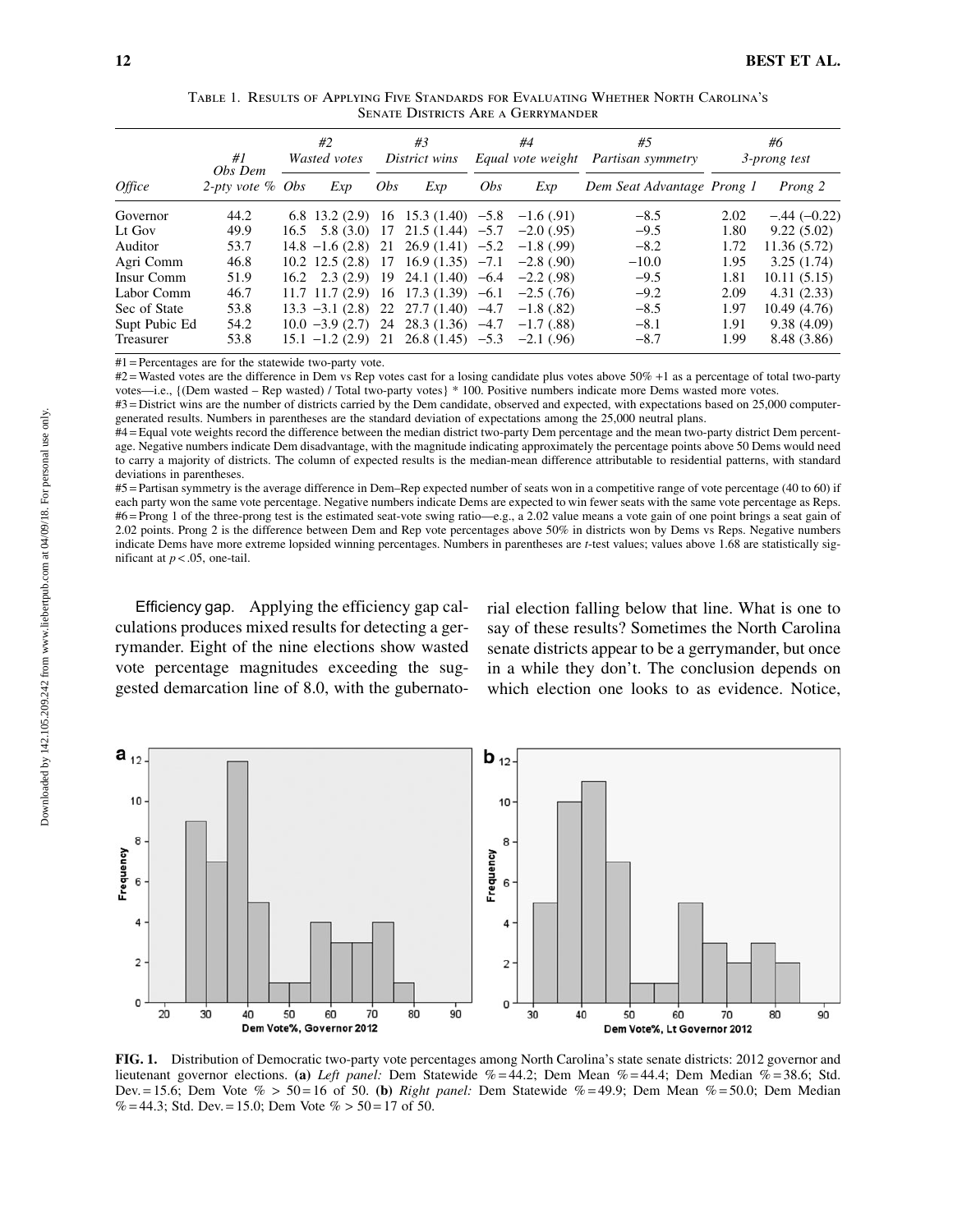also, the expected values rise and fall depending on the levels of the two-party vote. That is a serious problem because it tells us the magnitude of the wasted vote calculations depend on the vote percentage and not just whether the districts are gerrymandered. And notice that, despite being above the 8.0 threshold, two elections (commissioners of agriculture and labor) are not statistically distinguishable from expectations drawn for neutral plans.

What gives rise to the false negative reading from the gubernatorial election? The reason is directly related to the wasted vote requirement of a responsiveness ratio (aka, swing ratio) in the neighborhood of 2.0. When, as in North Carolina's gubernatorial election, Democrats win 44.2 percent of the vote, the wasted vote requirement for fairness is to have the Democrats winning 38.4 percent of the seats—i.e., the vote difference from 50 is  $44.2 - 50 = -5.8$ . Two times that difference is  $-5.8 * 2 = -11.2$ , and an equal number of wasted votes would require that Democrats win 38.4 percent of the districts, since  $-11.6 + 50 = 38.4$ . Adding or subtracting the standard's requirement to be within eight points of the "fair" outcome implies that seat percentages in the range of 30.4 to 46.4  $(38.4 \pm 8)$  indicate no gerrymander effect. Given that a packing gerrymander might well be designed to grant Democrats some outcome in the vicinity of a third of the seats for a range of vote percentages, weak Democratic vote performances can fall within the safe-harbor range of the wasted vote standard. On the flip side, when Democrats receive something close to or exceeding 50 percent of the vote, a gerrymander effect becomes apparent, because seats are restricted to something such as 30 to 45 percent even when Democrats' votes approach or go above a majority. In short, the wasted vote standard can provide false negative readings in certain circumstances precisely because a gerrymander has been fashioned to allow one party to win a circumscribed minority number of districts unless and until it can win especially large vote majorities.

Comparing wins. The standard of counting the number of district wins suffers from the same shortcoming as the wasted vote standard. We see in Table 1 that in the three elections Democrats won with between 44 and 47 percent of the vote (governor, commissioner of agriculture, and commissioner of labor), they won close to the number of districts expected. When Democrats win votes in the vicinity of a majority or above, their shortfalls in seats are clear to see—just as when using the wasted vote standard. Put differently, when Democrats cast a minority of votes below 47, the safe seats granted to them by the gerrymander disguise the fact of the gerrymander. In short, comparing observed and expected district wins is subject to false negative readings under some circumstances.

Equal vote weights. This standard shows a consistent bias against Democrats. The median-mean differences run between 4.7 and 7.1 points adverse to Democrats, implying they would need something approaching 54.7 to 57.1 percent of the vote in order to carry a majority of districts—i.e.,  $(50+4.7)$  to  $(50 + 7.1)$ . Among the five elections when Democrats actually won a statewide vote majority, these various statewide candidates never carried a majority of the districts.<sup>17</sup> And, while the column of numbers on median-mean difference expectations shows Republicans have a natural 1.5- to 3.0-point advantage simply due to residential patterns, observed advantages attributable to gerrymandering fall far outside those expectations. Indeed, in none of the nine elections is the observed median-mean difference anywhere close to expectations. In the bestcase circumstances, the secretary of state election, only 3 of 25,000 neutral maps (.012%, twelvethousands of one percent) have a median-mean difference as large as the actual  $-4.7$  value. In four elections, no expected value, among the 25,000 per election, is as large as the one observed. All indications from the equal vote weights standard indicate a rather harsh gerrymander favorable to Republicans, adverse to Democrats.

Partisan symmetry. As Justice Kennedy stated in Veith, the partisan symmetry standard runs into manageability problems because it relies on hypothetical estimates for the number of seats that would be won were one versus the other party to win the same vote percentage. We address the seatdenominated symmetry question in two ways, one more and one less factual. The facts from among our nine elections show that in the lieutenant governor's election the vote splits 49.9 to 50.1. Partisan symmetry would expect Democrats to win 24 or 25

 $17$ Turnout bias never exceeds 0.8 percent, and among the nine elections it averages 0.17 percent favoring Democrats.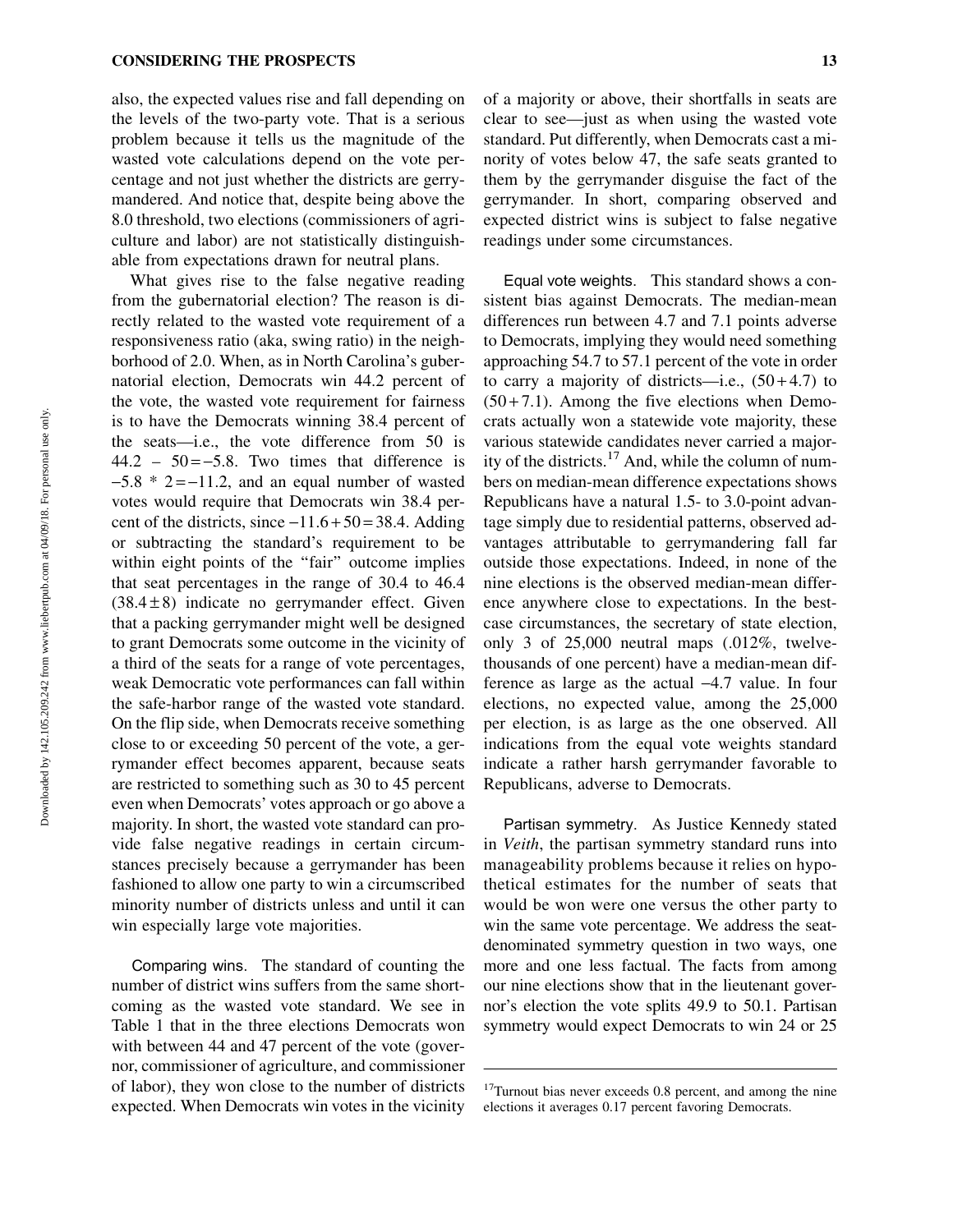seats for such an evenly split vote. They actually won only 17 districts. Furthermore, in three elections that Democrats won with 53.7 or 53.8 vote percentages (auditor, secretary of state, and treasurer), they won 21 or 22 seats. By way of contrast, in close to comparable circumstances, when Republicans won 53.2 or 53.3 percent of the vote (agriculture and labor commissioners), they won 33 or 34 seats. Clearly, large discrepancies in equal opportunities exist in the seat-vote relationship. Very similar resources (vote percentages) carry with them hugely different seat rewards. Through this more factual version of applying the seat-denominated symmetry standard we arrive at a clear indication of gerrymandering. Democrats win far fewer seats than Republicans when they win something close to the same vote percentages.

The less factual analysis takes a form more closely aligned with that described by Grofman and King (2007). We construct it through four steps: (1) accept as given the vote percentages and the number of districts won for each of our nine elections, (2) allow for hypothetical uniform vote swings so that they range from 40 and 60, (3) record the number of districts carried by Democrats at each of the 21 percentage points, and (4) compare the differences when both Democrats and Republicans won 40, 41, 42, ., 60 percent of the vote. The seat-denominated column in Table 1 records the results. On average, across the 21 percentage points, Democrats are at an eight- to nine-seat disadvantage despite, hypothetically, winning the same vote percentages as Republicans. Moreover, were we to restrict the comparisons to a vote range of 45 to 55, the Democrats' seat disadvantage runs, on average, between 13 and 15 districts. By this second form of analysis, too, the partisan standard indicates a substantial pro-Republican gerrymander.

Three prongs. Vote-denominated symmetry is the third prong in the proposed test. As discussed, by that prong we see an indication of a pro-Republican gerrymander.

Prong 1, the excess seats test, calls for calculating "whether the outcome...was disproportional relative to the seats/votes curve'' by checking whether ''the actual seats and the simulated number of seats'' correspond beyond chance deviations (see Wang 2016, 1306). One method of checking is to revisit the district wins comparison in the null set test. That would tell us that in some elections district wins are in line with expectations but some are not. Another check is through a simulated seats/votes curve based on the simulation analysis we described for the less factual version of the partisan symmetry analysis but, here, by reporting the seat/vote slope value. Those results show seat/vote relationships between 1.7 and 2.1 (column 5 of Table 1). All results are within the range of one and three, which the standard supposes indicates no gerrymander (Wang 2016, 1286–89).

The reason for the sometime false negative readings from comparing actual and expected seat results is similar to the reasons we reported for the wasted votes and null set comparisons. The expectation ebbs and flows depending on the level of the vote, and when the disadvantaged party's votes are below 47, the districts the gerrymander grants to that party turn out to be about as expected in a non-gerrymandered plan. As the disadvantaged party votes rise to something approaching or beyond a majority, however, few additional districts are won. In fewer words, North Carolina created an effective packing gerrymander, and an associated consequence of packing gerrymanders is to reduce seat responsiveness toward proportional seat-to-vote results. The disadvantaged party wins its granted set of packed districts with relatively small statewide vote percentages, but as its vote percentages approach and go above 50, to say 54 or 55, the seats gains respond only modestly. All in all, therefore, we have to conclude the prong 1 test cannot be considered an effective standard by which to evaluate whether a packing gerrymander was enacted in North Carolina. It is prone to false negative readings because the standard it sets for a non-gerrymander is actually an outcome we expect a gerrymander to produce.

Prong 2 also runs into a problem, where again the problem is a failure to take account of how a gerrymander functions as vote percentages for the disadvantaged party vary between low versus high. It calls for a comparison of average vote percentages above 50 for districts won by Democrats compared to districts won by Republicans. To check whether the comparisons show systematic differences going beyond mere chance, prong 2 applies t-tests for the differences between two means. In contradiction of a pro-Republican gerrymander that North Carolina enacted, applying prong 2 to the Governor's election shows a difference slightly adverse to Republicans, not Democrats. The difference is not statistically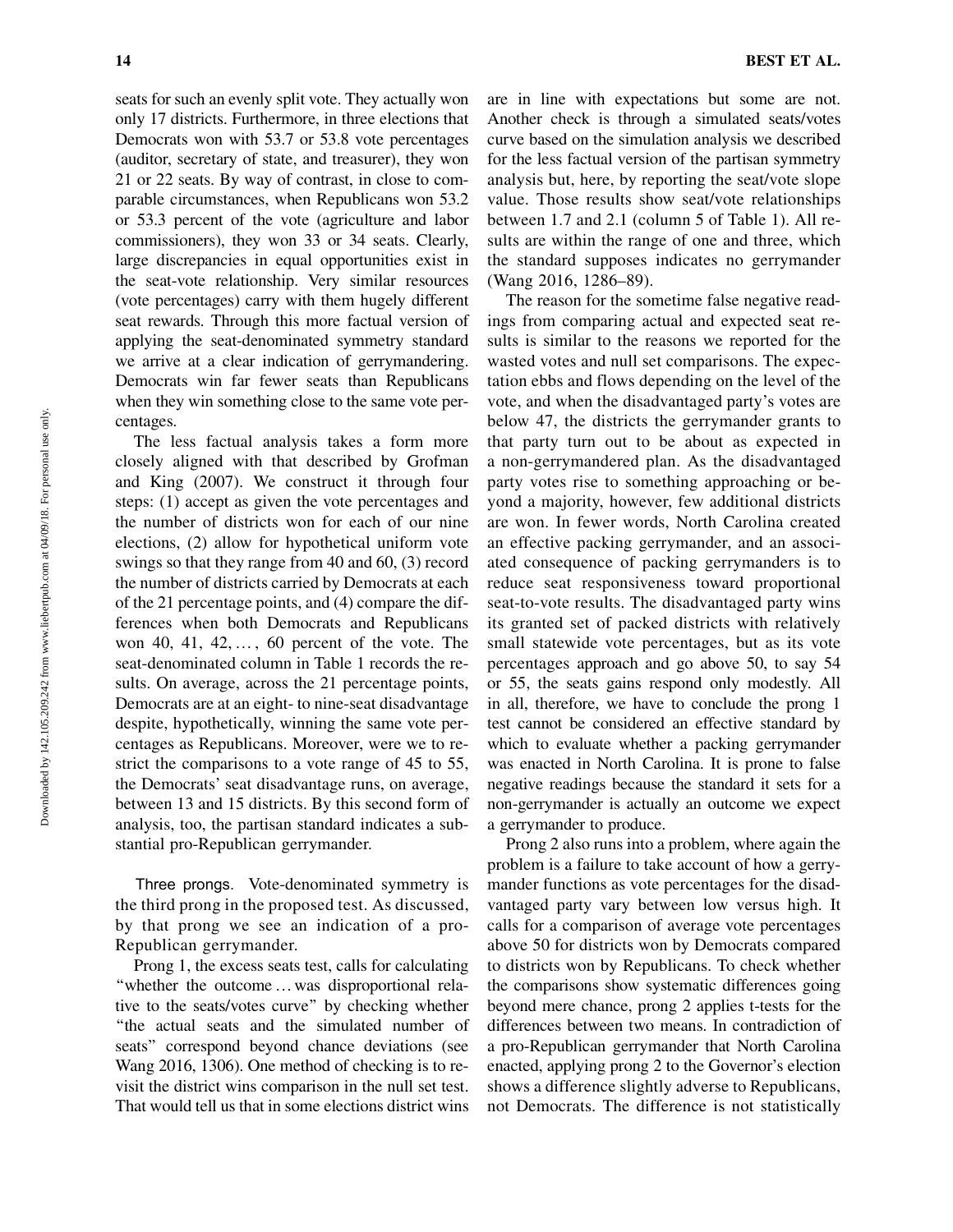significant, and therefore the inference indicated from the gubernatorial election is that there is no gerrymander. Put differently, the prong 2 results tell us that sometimes the North Carolina senate districts appear to be a gerrymander, but sometimes they do not. The conclusion depends on which election is analyzed.

North Carolina Summary. North Carolina's senate districts were drawn for the purpose, in part, of providing Republicans with electoral advantage. Prong 1 of the three-prong standard misses that fact completely. The wasted vote, district wins, and prong 2 of the three-prong standard are not fully reliable indicators of that advantage. More often than not they indicate a Republican advantage, but depending on the size of statewide vote percentage they can, and in North Carolina do, give false negative readings. At the very least we have to conclude that indicators of gerrymandering that vary depending on how the vote splits are undesirable. More to the point, the false negatives exist because packing gerrymanders are intended to produce the seat outcome that the standards misidentify—i.e., packing gerrymanders grant the disadvantaged party some minority number of seats whether their vote percentage is small or substantial. The two symmetry standards, on the other hand, provide consistent indicators of North Carolina's designed partisan advantage. No false negatives appear. Thus, in application to North Carolina the symmetry standards are the dependable indicators, at least in the sense of avoiding false negatives.

## Iowa

The Iowa Senate is a 50-member body elected to four-year terms from 50 single-member districts. Elections are staggered, with 25 members elected in presidential years and 25 elected in presidential midterms. Iowa's Legislative Service Agency (LSA) and its subordinate affiliated redistricting commission serve in an advisory capacity by presenting congressional and state legislative districts for the legislature's approval/disapproval, subject to veto by the governor.<sup>18</sup> The LSA is required to ignore partisan-related information of party registration, voting patterns, incumbency, candidate residences, and the like. The process has long drawn praise for its fair-mindedness (Economist 2002; Martin 2016).

Following the 2010 round of redistricting, the combined 2012 and 2014 senate elections saw the Democrats win 52 percent of the seats (26 of 50) with only 46.5 percent of the vote. As we noted in regard to North Carolina, however, the senate elections themselves do not offer especially probative evidence because the choices by candidates about whether and how to compete depend on where the lines are located. In Iowa, for instance, nearly one-third of all districts (16 of 50) went uncontested. Among the 34 districts contested by majorparty candidates, Democrats cast 51.2 percent of the vote and won 20 districts. Thus, as with North Carolina, the more probative evidence is drawn from analyses of Iowa's statewide elections, here ten of them between 2008 and 2012.

As prelude, Figure 2 presents two vote percentage histograms: one for the secretary of state and the other for the treasurer, the two most competitive elections among our ten. The obvious fact apparent in both graphs is that Iowa has a large number of competitive districts. The numbers of districts in a competitive vote percentage range between 45 and 55 are 26 (secretary of state) and 27 (treasurer). Notice, also, a difference of just 4.4 vote points is associated with seat splits of 17 Democratic and 33 Republican versus 38 Democratic and 12 Republican. Small vote shifts apparently bring large district win rewards.

The numbers relevant to evaluating the five standards are reported in Table 2. Our various analyses track the same path as those reported and discussed for the North Carolina application.

Efficiency gap. The news about whether the wasted vote standard provides the correct reading of no gerrymander in Iowa is mixed. Nine of ten values exceed the suggested line of demarcation for distinguishing a gerrymander from a non-gerrymander, i.e., a value below -8 or above +8. If analysts rely on just one exogenous election to evaluate a gerrymandering allegation, they are likely to arrive at a false positive conclusion. If, however, two or more elections are investigated and each party wins a vote majority in at least one of the elections, it would be possible to see that the wasted votes rise and fall depending on whether a party receives a vote majority or minority. In Iowa, Democrats

 $18$ If disapproved, the Legislative Service Agency (LSA) is required to draw new maps. After three disapprovals, the legislature is allowed to draw new maps, but this has not occurred since implementation in the 1980 round of redistricting.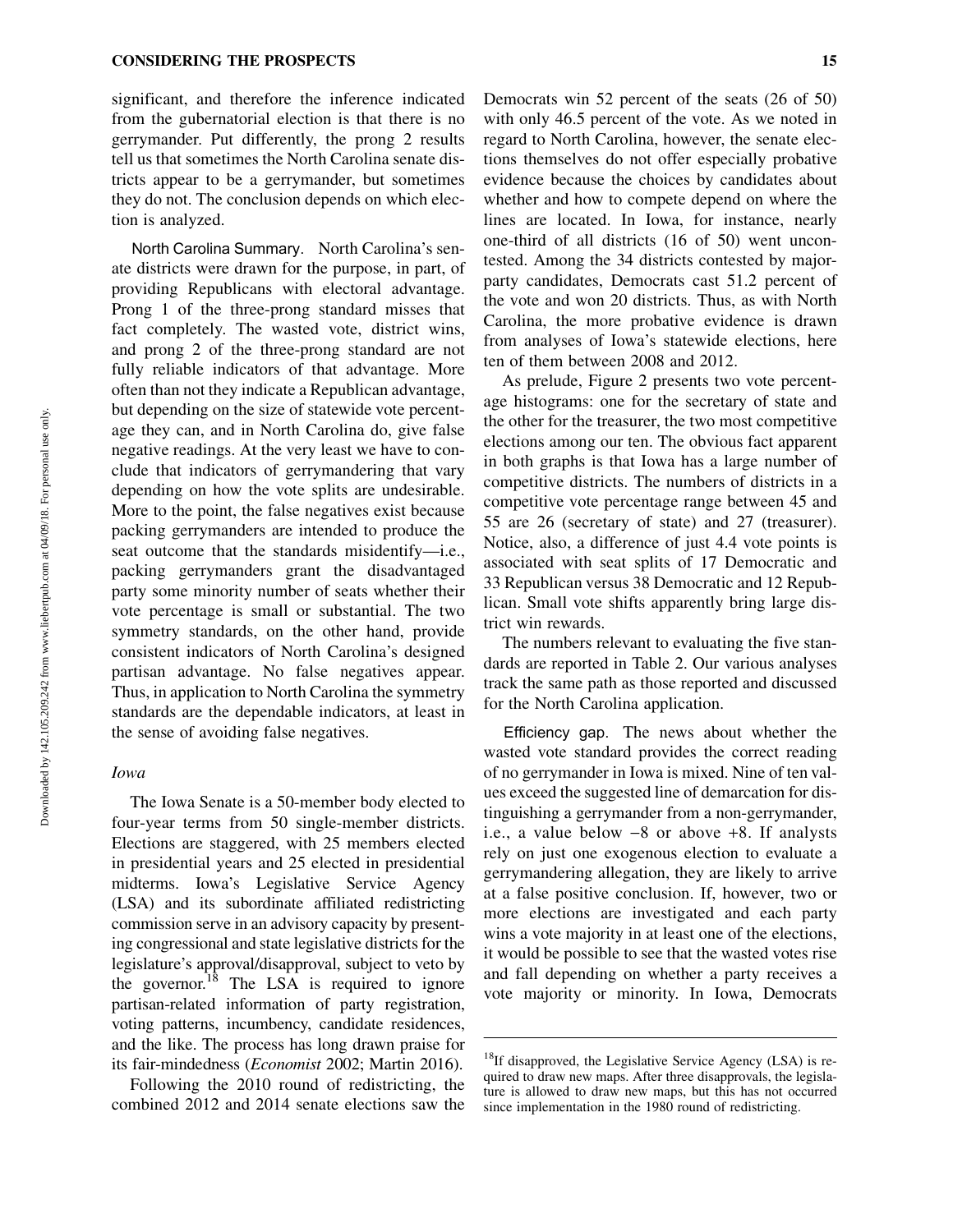

FIG. 2. Distribution of Democratic two-party vote percentages among Iowa's state senate districts: 2010 secretary of state and treasurer elections. (a) Left panel: Dem Statewide % = 48.5; Dem Mean % = 48.7; Dem Median % = 48.3; Std. Dev. = 10.0; Dem Vote  $\%$  > 50 = 17 of 50. (b) Right panel: Dem Statewide  $\%$  = 52.9; Dem Mean  $\%$  = 53.0; Dem Median  $\%$  = 52.8; Std. Dev. = 8.8; Dem Vote  $\%$  > 50 = 38 of 50.

waste fewer votes than Republicans (indicated by the negative values in column 2) when they win a vote majority but waste more votes (positive values in column 2) when Republicans win a vote majority.

Comparing wins. Comparing actual district wins to expected wins from maps drawn using a neutral process comes close to getting to the right conclusion that Iowa's senate districts are not a gerrymander. The observed results are never too far

|                  | #1<br>Obs Dem  | #2<br>Wasted votes |                       | #3<br>District wins |                    | #4<br>Equal vote weight |                      | #5<br>Partisan symmetry<br>Dem Seat | #6<br>3-prong test |                       |
|------------------|----------------|--------------------|-----------------------|---------------------|--------------------|-------------------------|----------------------|-------------------------------------|--------------------|-----------------------|
| Office           | 2-pty vote $%$ | Obs                | Exp                   | <i>Obs</i>          | Exp                | <i>Obs</i>              | Exp                  | Disdvantage                         | #1                 | #2                    |
| Pres 2012        | 53.0           | $-9.6$             | $-8.6(2.8)$           | 33                  | 32.4 (1.37)        | .47                     | 0.1(0.48)            | .2                                  | 4.60               | 1.26(0.71)            |
| <b>Pres 2008</b> | 54.8           |                    | $-7.8$ $-12.7$ (2.7)  | 34                  | 36.4 (1.32)        | .40                     | $-0.3$ (.50)         | $-.2$                               | 4.98               | 4.87(2.75)            |
| U.S. Senate 10   | 34.1           | 14.4               | 9.0(1.2)              | 2                   | 2.3(0.63)          |                         | $-.88$ $-1.14$ (.55) | $\cdot$ .2                          |                    | $4.82 -11.20 (-1.99)$ |
| U.S. Senate 08   | 62.7           |                    | $-22.6$ $-24.6$ (1.2) | 49                  | 48.6(0.59)         | .47                     | 0.4(0.46)            | $\Omega$                            | 5.91               | 2.00(0.29)            |
| Governor         | 45.0           | 17.1               | 15.9(2.1)             | 12                  | 12.6(1.04)         | .42                     | $-0.5$ (.44)         | $\cdot$ .2                          | 4.63               | $-0.60$ ( $-0.29$ )   |
| Sec of State     | 48.5           | 13.1               | 8.7(3.2)              | 17                  | 19.3(1.60)         | $-.38$                  | $-0.3$ (.43)         | $-.2$                               | 5.15               | 2.20(1.07)            |
| Treasurer        | 52.9           |                    | $-20.8$ $-17.4$ (3.1) | 38                  | 35.0(1.53)         | $-.25$                  | 0.1(0.39)            | $-.9$                               | 5.50               | $-1.42(-0.67)$        |
| Auditor          | 43.5           | 22.7               | 25.0(2.5)             | 11                  | 11.1(1.14)         | $-.11$                  | $-0.1$ (.61)         | .7                                  | 4.36               | $-3.41(-1.55)$        |
| Sec of Agri      | 37.1           | 15.7               | 15.0(1.8)             | 5.                  | $5.00(1.01) -1.93$ |                         | $-1.6$ (.63)         | 1.1                                 | 3.90               | $-9.39(-2.57)$        |
| Atty Gen         | 55.6           |                    | $-21.7$ $-18.7$ (2.6) | 41                  | 39.5(1.28)         | $-.11$                  | 0.2(42)              | $-.6$                               | 5.20               | 0.78(0.33)            |

Table 2. Results of Applying 5 Standards for Evaluating Whether Iowa's Senate Districts Are a Gerrymander

#1 = Percentages are for the statewide two-party vote.

#2 = Wasted votes are the difference in Dem vs Rep votes cast for a losing candidate plus votes above 50% +1 as a percentage of total two-party votes—i.e., {(Dem wasted – Rep wasted) / Total two-party votes} \* 100. Positive/negative numbers indicate more Dems/Reps wasted more votes. #3 = District wins are the number of districts carried by the Dem candidate, observed and expected, with expectations based on 25,000 computer generated results. Numbers in parentheses are the standard deviation of expectations among the 25,000 neutral plans.

#4 = Equal vote weights record the difference between the median district two-party Dem percentage and the mean two-party district Dem percentage. Negative numbers indicate Dem disadvantage, with the magnitude indicating approximately the percentage points above 50 Dems would need to carry a majority of districts. The column of expected results is the median-mean difference attributable to residential patterns, with standard deviations in parentheses.

#5 = Partisan symmetry is the average difference in Dem–Rep expected number of seats won in a competitive range of vote percentage (40 to 60) if each party won the same vote percentage. Negative numbers indicate Dems are expected to win fewer seats with the same vote percentage as Reps. #6 = Prong 1 of the three-prong test is the estimated seat-vote swing ratio—e.g., a 4.60 value means a vote gain of one point brings a seat gain of 4.60 points. Prong 2 is the difference between Dem and Rep vote percentages above 50% in districts won by Dems vs Reps. Negative numbers indicate Dems have more extreme lopsided winning percentages. Numbers in parentheses are t-test values; values above 2.02 are statistically significant at  $p < .05$ , two-tails.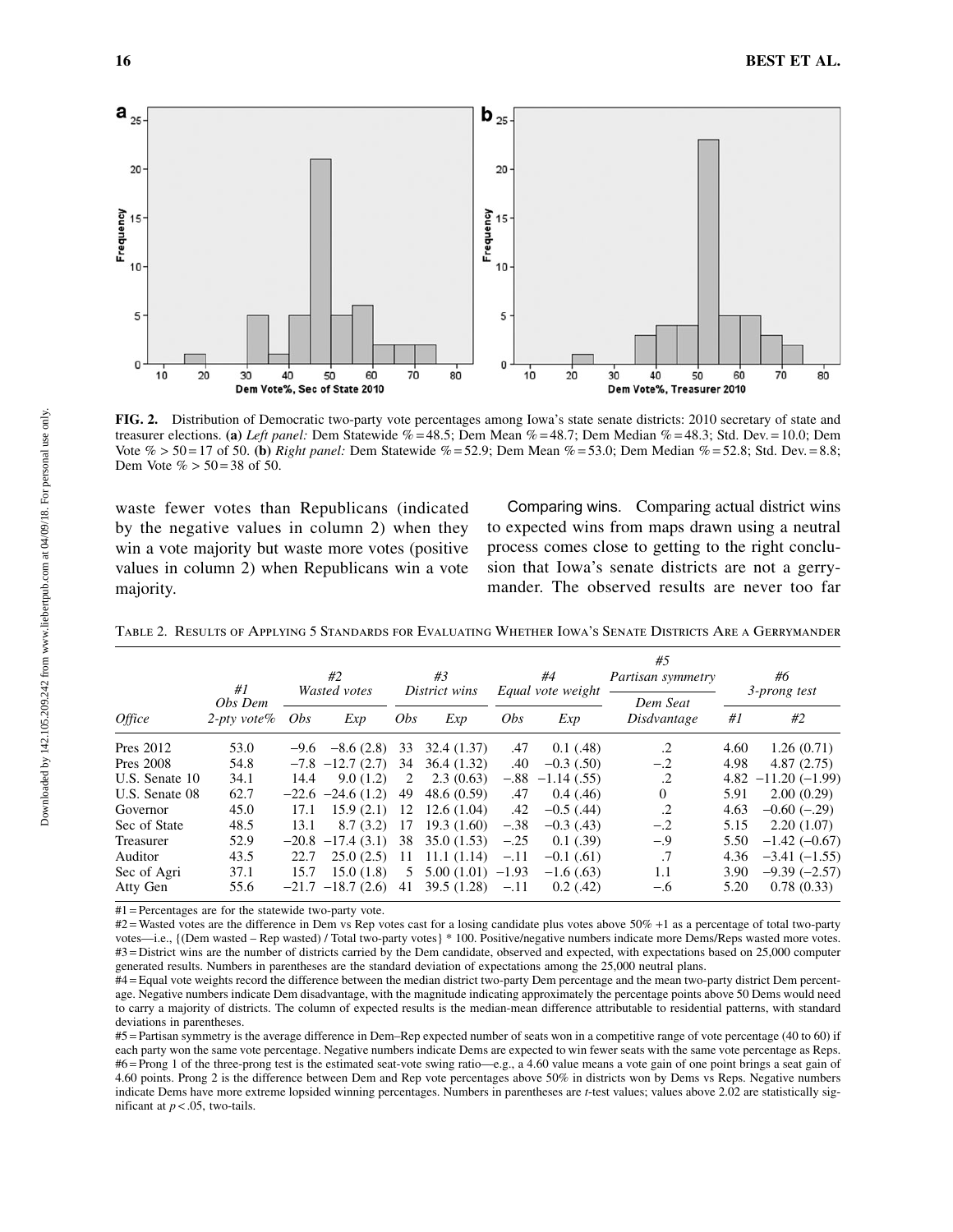#### CONSIDERING THE PROSPECTS 17

off expectations. For six of ten elections, the difference is just a fraction of one seat. The one hitch is that two elections are statistically significantly different from expectations (i.e., more than 1.65 standard deviations removed from expectations). Because the differences run in both partisan directions—once with Democrats carrying fewer than expected (treasurer) and once with Republicans carrying fewer (president 2008) an evaluation of several elections could be used to demonstrate no systematic favoritism serving to advantage one but not the other party. So, even though the comparison of wins standard generally avoids false positives more often than not, the statistical significance consideration is a reminder that it is worthwhile to apply the standard to more than one exogenous election.

Equal vote weight. The equal vote weight standard (aka vote-denominated symmetry) reaches the correct conclusion of no Iowa gerrymander. The median-mean differences are small; they run in different directions (six negative versus four positive); and never is majority rule violated.19 All this leaves the no gerrymander conclusion on secure footing.

Partisan symmetry. Seat-denominated symmetry involves a degree of ambiguity but essentially reaches the right conclusion. By the method that pairs comparable situations where Democrats and Republicans win the same vote percentage, four comparisons come close to filling the bill: (1) President 2008 vs Governor, (2) Attorney General vs Governor, (3) Treasurer vs Secretary of State, and (4) U.S. Senator vs Secretary of Agriculture. In order, respectively,

- (1) D vote % 54.8 and R vote % 55.0  $\rightarrow$  D seats =  $34 \text{ vs } R \text{ seats} = 38$
- (2) D vote % 55.6 and R vote % 55.0  $\rightarrow$  D seats = 41 vs R seats =  $38$
- (3) D vote % 52.9 and R vote % 51.5  $\rightarrow$  D seats =  $38 \text{ vs } R \text{ seats} = 33$
- (4) D vote % 62.7 and R vote % 62.9  $\rightarrow$  D seats = 49 vs R seats  $= 45$

The results in any one election are three, four, or five seats off—hence the ambiguity—but one election shows a Republican advantage and the other three a Democratic advantage. In other words, there is no indication of a persistent partisan advantage running in one direction. Alternatively, applying the less factual, simulation analysis reported in Table 2's column 6 (see the details of how this approach works in our discussion of the North Carolina analysis, above), we see mostly fractional seat differences with none amounting to as many as two seats. On this evidence, seat-denominated symmetry indicates about as little of a gerrymandering seat effect as one might imagine in a fair set of districts, but with a touch of ambiguity.

Three prongs. The third prong of the threeprong test has already been covered as it repeats the calculation of the equal vote weight test. On that score, the test indicates no gerrymandering. One version of evaluating the first prong, from the standpoint of a party winning more or fewer seats than expected, also indicates there is no gerrymander inasmuch as that is what the district wins test indicates (i.e., from column 3). That follows, however, when the expectation is based on the null set. Compared to outcomes in other elections nationwide (Wang 2016, 1289–92), the rather large seat swings in response to vote shifts might very well lead to a different conclusion. As can be seen in the prong 1 column of the three-prong test, simulated seat-vote relationships have values above 3.90. All ten simulated slopes are beyond the test's zone of acceptability (Wang 2016, 1286). Taking all of these considerations on board makes it difficult to say what conclusion should be drawn from the prong 1 test.

Finally, prong 2 offers mixed readings. Two of ten differences in the lopsidedness of district-win percentages are statistically significant—viz., president 2008 and secretary of agriculture. On the one hand, because one significant result shows a Democratic win is too lopsided and the other shows a Republican win is too lopsided, one could conclude the lopsidedness shows no partisan favoritism and thus no gerrymandering. On the other hand, the results more generally show that comparing lopsidedness is not a reliable indicator of gerrymandering in any case. Large vote percentage outcomes for a party, as in Iowa's 2010 U.S. Senate and secretary of agriculture elections, can produce disparities in lopsidedness as the result of the vote percentages, not as a result of gerrymandering.

<sup>19</sup>As is true for North Carolina (fn. 17), turnout bias in Iowa does not amount to much. It favors Democrats in all ten elections but never exceeds 0.6 percent and averages just 0.22 percent.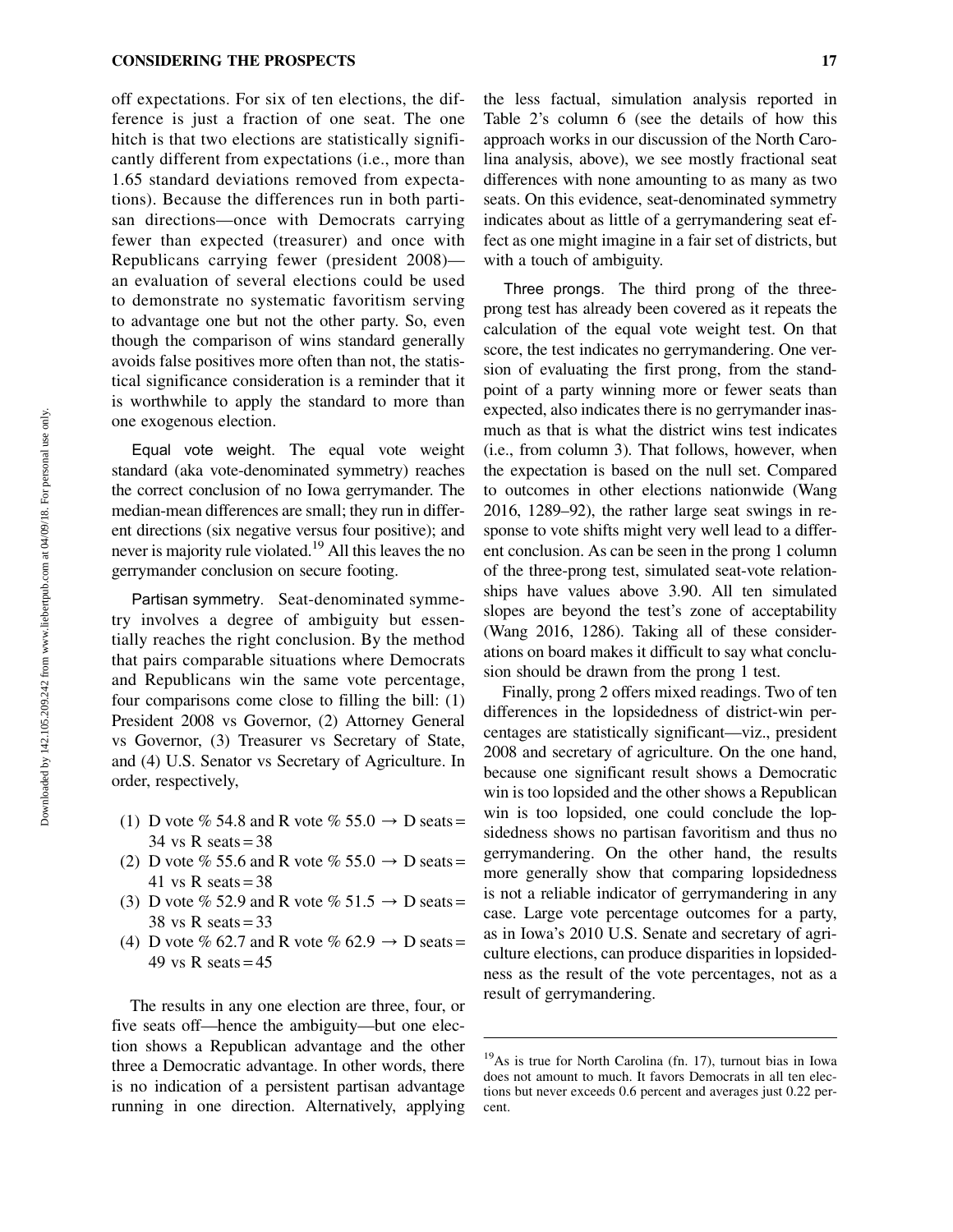Iowa summary. Iowa's senate districts are widely viewed as fair. All five standards could be made to confirm that they are. Three of the five arrive at that conclusion only as contingencies, however. By way of counting wasted votes in any one election, the results actually look like a gerrymander. The important fact revealed by this contingency is that counting wasted votes and checking whether they exceed the proposed threshold of  $\pm 8$  is not anything close to a standard for identifying a gerrymander because wasted votes exceed the threshold for reasons other than gerrymandering. In Iowa they occur in nine of ten elections because many senate districts are highly competitive, something that is neither an ill in and of itself nor something that operates to the detriment of only one party. That same high degree district competitiveness hampers prong 1 of the three-prong approach, and prong 2 is subject to false positives simply when one party wins considerably more votes than the other. Comparing observed to expected wins fares better. It usually arrives at the right conclusion, though it is subject to possible false positive reading as in two of ten elections when the differences are not large but nevertheless statistically significant. Both the equal vote weight and partisan symmetry standards offer credible readings of Iowa's non-gerrymander. One finds no indication of a gerrymander from the equal vote weight standard and, at most, not so much a false positive reading as a degree of ambiguity from the partisan symmetry standard. In all, on questions of avoiding false positives, just as with avoiding false negatives, the two symmetry standards are the dependable indicators, one slightly more so (equal vote weight) and the other slightly less so (partisan symmetry).

## DISCUSSION

What have we learned? The two symmetry standards hold the best prospects for identifying a packing gerrymander that dilutes the votes of one party's voters relative to the vote weight enjoyed by the other party's voters. Between the two, the equal vote weight standard is the more convincing as it more readily meets manageability and effectiveness considerations. Considered as matters of principle and checked against hypotheticals, the equal vote weight standard is faulted only for not being aggressive enough to cover the contingency that, while a districting plan is fair in the sense of not violating majority rule, it could miss the fact that one party can expect more seats when it wins a vote majority with X percent of the vote compared to when the other party wins the same X percent of the vote. This lack of aggression has to be balanced against the less manageable partisan symmetry standard, which relies on observed outcomes where the votes are mirror images—e.g., 45–55 and 55– 45—or engages in hypothetical projections of what reasonably could be expected to result were votes to shift in some particular way. Also, as the Iowa application illustrates, the equal vote weight standard avoids a few of the modest ambiguities that arise when the partisan symmetry standard is applied. $20$ 

The three other standards leave much to be desired. Each suffers manageability problems: wasted votes for both its arguable counting procedure and its need to look externally to create a relative metric by which to say whether a gerrymander exists; comparing observed versus expected wins for its black box computer algorithms; and the three-prong test for its possible internal contradictions. All three also suffer effectiveness problems, each and all, in essence, because their results vary depending on the level of the vote each party receives. Their missing effectiveness is especially damning because it means these three approaches misapprehend a key feature of how packing gerrymanders work. Packing gerrymanders grant the disadvantaged party some number of seats that can look fair when that party wins a modest vote percentage but is clearly unfair when the same or similar limited number of seats is all it wins with vote totals approaching or exceeding a majority. The series of false negative readings in the North Carolina applications make this shortcoming ever so clear. To be sure, each of the three can be saved from full-scale rejection. When applied to the "right" mix of elections each can be argued to come to the right conclusion. At that juncture, however, there is nothing to be gained over applying the symmetry standards and

 $^{20}$ In application, the choice does not need to be treated as a stark either/or. The equal vote choice is easier to manage and, in most cases, is highly likely to reach the same conclusion were one, instead, to apply the partisan symmetry standard. When and where circumstances warrant, a need for the greater aggressiveness of the partisan symmetry approach can be explained and the case for its broader notion of vote dilutions can be pressed.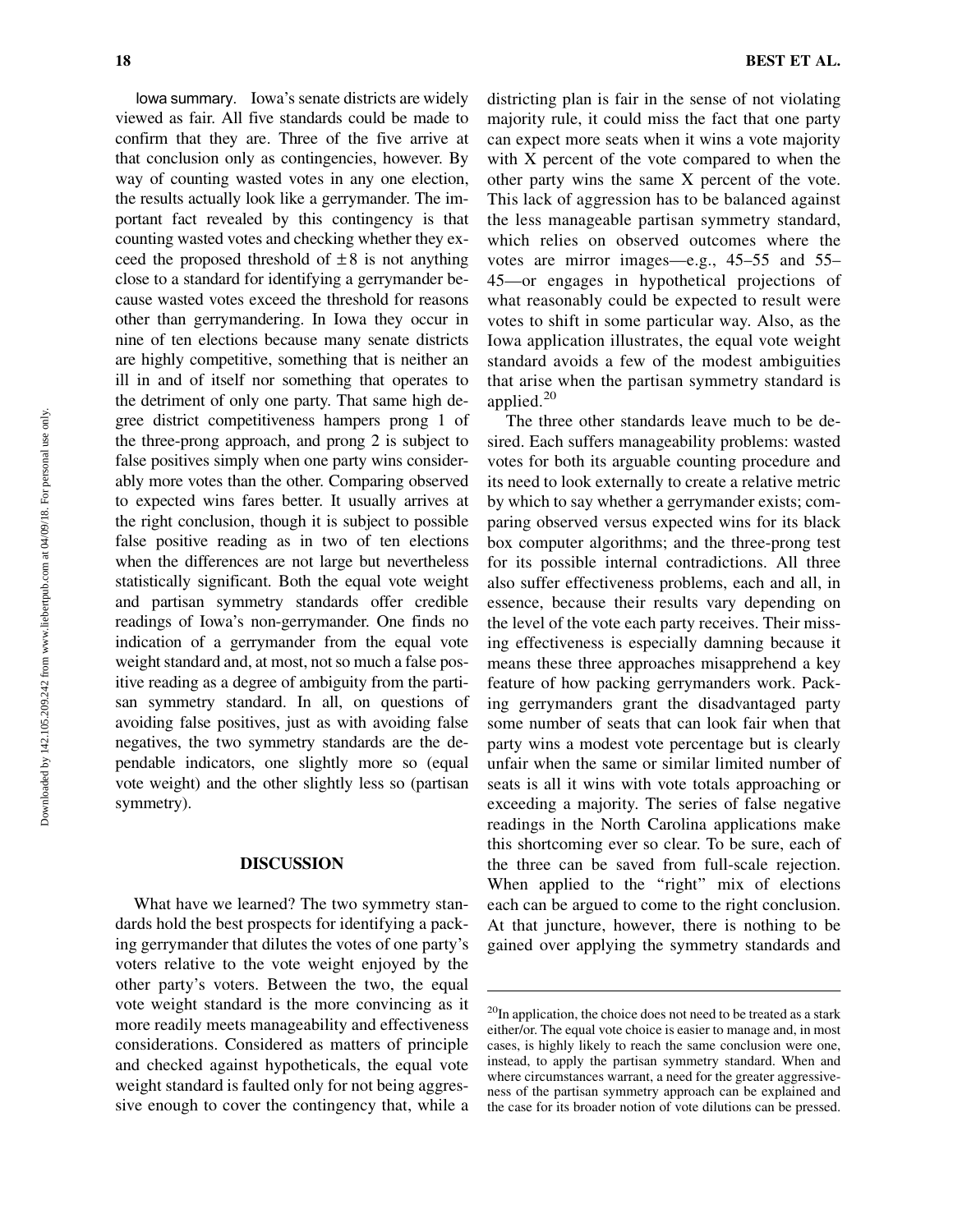something to be lost by doubts and arguments about just what is the "right" mix of elections.

## **CONCLUSION**

The ballot box is the essential institution of any democracy, with more than a few thousand up through hundreds of millions of people coming together to exercise self-government. It is remarkable that centuries beyond the widespread recognition that gerrymandering can be and has been used to distort the self-governing process we are still struggling to find ways to identify and combat it. Our evaluation of five proposals for curbing packing gerrymanders reveals both the difficulties and possibilities.

Our focus has been on packing, as it is the most commonly alleged form. Its clear harm to democratic principles protected by the U.S. Constitution is unequal treatment of voters by implicitly assigning them different vote weights. Its contra-democratic systemic consequence is relegation of a popular majority to minority status. The three proposals of computing the efficiency gap, comparing wins, and applying a three-prong test encounter manageability problems. More damning, the three ask for evidence of gerrymandering that, when the specified evidence does not appear, can actually be absent because a gerrymander has been wrought—i.e., the false negative readings North Carolina's senate districts. Just as damning for two of the three proposals, not including comparing wins, is their asking for evidence that when it does appear it is for reasons other than gerrymandering—i.e., the false positive readings of Iowa's senate districts. The two symmetry-based standards, equal vote weights and partisan symmetry, are both more or less easily manageable—the equal vote weight test is the more manageable of the two. By argument and confrontation with evidence we have shown both to be effective at identifying when the placement of lines is the cause of diluting votes—here, again, with the equal vote weight standard providing more clarity—i.e., avoiding the arguable claims that could be focused on why a party did not win more seats at each and various level of its votes. On this review, it is clear that the equal vote weight symmetry standard offers the best prospects for redistricting authorities and courts to confront the perniciousness we know as packing partisan gerrymanders.

#### REFERENCES

- Altman, Micah and Michael P. McDonald. 2011. ''BARD: Better Automated Redistricting.'' Journal of Statistical Software 42: 2–36.
- Brunell, Thomas L. 2012. ''The One Person One Vote Standard in Redistricting: The Uses and Abuses of Population Deviations in Legislative Redistricting.'' Case Western Reserve Law Review 62: 1057–77.
- Chen, Jowei and Jonathan Rodden. 2013a. ''Unintentional Gerrymandering: Political Geography and Electoral Bias in Legislatures.'' Quarterly Journal of Political Science 8: 239–69.
- Chen, Jowei and Jonathan Rodden. 2013b. ''Report on Computer Simulation of Florida Congressional Districting Plans'' (February 15). Available at Justin Levitt's All about Redistricting website, <http://redistricting.lls.edu/>.
- Chen, Jowei and Jonathan Rodden. 2014. ''Response to Expert Report of Stephen W. Hodge'' (February 18). Available at Justin Levitt's All about Redistricting website, <http:// redistricting.lls.edu/>.
- Cirincione, Carmen, Thomas A. Darling, and Timothy O'Rourke. 2000. ''Assessing South Carolina's 1990 Congressional Districting.'' Political Geography 19: 189–211.
- Darling, Thomas A. 2013. "Report of Thomas A. Darling in Romo v. Detzner'' (April 8). Available at Justin Levitt's All about Redistricting website, <http://redistricting.lls.edu/>.
- Davis v. Bandemer. 1986. 478 U.S. 109.
- Dickson v. Rucho. 2014. 766 S.E.2d 238, vacated and remanded, 575 U. S. \_\_\_, aff'd on remand, 781 S.E.2d 404 (2015), cert. pending, No. 16–24.
- Dixon, Robert G. Jr. 1971. "The Court, the People, and 'One Man, One Vote.''' In Nelson W. Polsby (ed.). Reapportionment in the 1970s. Berkeley, CA: University of California Press, 7–55.
- Economist. 2002. ''In Praise of Iowa.'' The Economist (October 17).
- Engstrom, Erik J. 2013. Partisan Gerrymandering and the Construction of American Democracy. Ann Arbor, MI: University of Michigan Press.
- Engstrom, Richard L. and John K. Wildgen. 1977. ''Pruning Thorns from the Thicket: An Empirical Test of the Existence of Racial Gerrymandering.'' Legislative Studies Quarterly 2: 465–79.
- Fang, Lee. 2015. "Gerrymandering Rigged the 2014 Elections for Republican Advantage.'' The Nation (November 5) <www.the.nation.com/article/gerrymandering-rigged-2014 elections-republican-advantage/>.
- Friedman, John N. and Richard T. Holden. ''Optimal Gerrymandering: Sometimes Pack, but Never Crack.'' American Economic Review 98: 113–144.
- Gelman, Andrew and Gary King. 1994. ''A Unified Method of Evaluating Electoral Systems and Redistricting Plans.'' American Journal of Political Science 38: 514–54.
- Grofman, Bernard N. and Gary King. 2007. ''The Future of Partisan Symmetry as a Judicial Test for Partisan Gerrymandering after LULAC v. Perry.'' Election Law Journal 6: 2–35. Growe v. Emison. 1993. 507 U.S. 25.
- Gudgin, Graham and Peter J. Taylor. 1979. Seat, Votes, and the Spatial Organisation of Elections. London, UK: Pion.